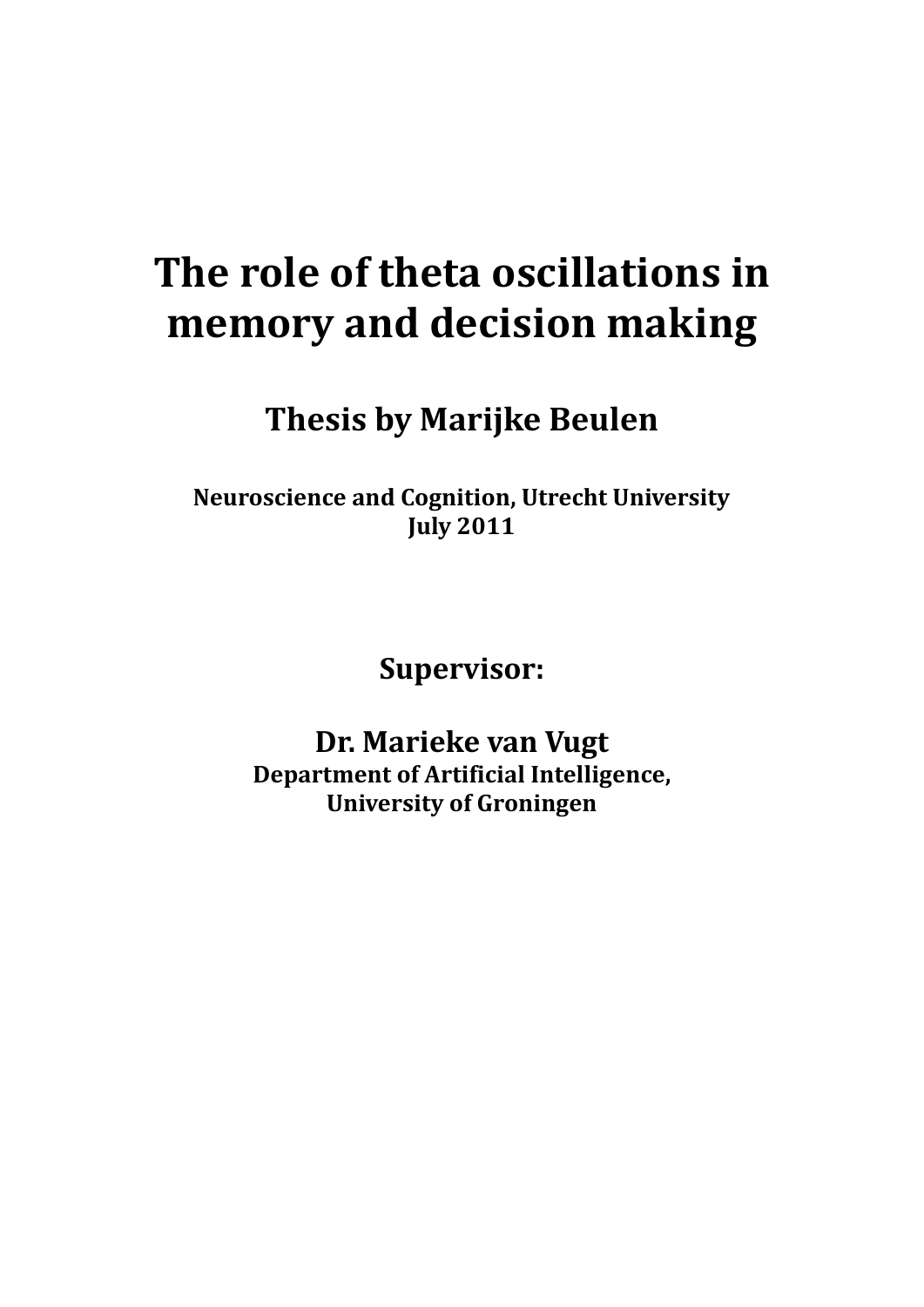# **Introduction**

Oscillatory brain activity in the theta (4-8Hz) frequency range is believed to play a role in many different cognitive functions, including memory and decision making. Both memory performance and decision making have been found to cause changes in the amplitude of theta oscillations within many different brain regions (e.g. Sederberg et al, 2003), and the coherence between them (e.g. Benchenane et al, 2010). Performance in these tasks has also been associated with phase-locking of higherfrequency (beta, gamma) oscillations to theta oscillations (e.g. Sauseng et al, 2010).

It is clear that decision making tasks can require the retrieval of relevant information from memory, and vice versa, memory tasks also involve decisions. To some extent, these two tasks rely on the same underlying cognitive processes. Yet, although the role of theta oscillations in both of these cognitive functions has been studied extensively, these studies and review articles typically focus on only one type of task and do not compare the topography of oscillations to those found in other tasks to see if they overlap.

There are some articles that address the role of theta oscillations in both memory retrieval and decision making. For example, a study done by Jacobs et al (2006) directly addresses this question, and a review by Womelsdorf et al (2010a) on the role of theta in decision making also discusses some findings on memory processes, but only to the extent that they are needed for decision making (which is limited to the retrieval of relevant information). There is not yet a comprehensive review of the involvement of theta in both memory and decision making, and the degree to which the theta activity that is found is the same for both processes.

This review sets out to investigate to what extent the theta activity involved in memory and decision making is similar. This similarity can be defined on several different levels, such as the brain areas where theta activity is found, the change in amplitude and coherence of theta oscillations that is associated with improved task performance, and even the phase of the theta oscillation in which other signals like higher-frequency oscillations are placed. An overview of the similarity between findings in both lines of research may shed light on the relation between these different cognitive functions. If we know to what extent theta activity is similar during these two kinds of tasks, this may also help us determine to what extent these and other broad cognitive functions rely on the same cognitive subprocesses and neural mechanisms.

In the first two chapters, we will outline the changes in theta activity that are associated with memory and decision making tasks separately. We will describe how theta activity in different brain areas changes as a function of successful task performance, where these changes take place and which cognitive sub-processes they are believed to reflect. In both of these chapters, it is striking that many different sub-processes of both types of cognitive tasks are associated with increases in theta power and coherence in frontal cortex. Moreover, authors in both fields have suggested that this frontal theta activity may reflect a form of cognitive control that is not limited to any particular sub-process, or even any particular type of task. Therefore, the third and final chapter will discuss evidence for such a process that is needed across different forms of cognitive functioning, and evidence that it may be reflected by frontal theta.

In addition to changes in theta activity in one brain area, we aim to identify changes in theta synchronization between different areas that are associated with successful task performance in both fields. An increase of theta power by itself does not explain how different brain areas work together to perform a task. The synchronization of oscillations across different brain regions and frequencies could be a general mechanism by which the different sub-processes needed to accomplish a complex cognitive function are coordinated (Nyhus & Curran, 2010). Given the shared patterns of theta activity for these tasks and the fact that many authors believe this activity to reflect a common process, we will investigate if these shared oscillations synchronize with different brain regions depending on which task is being performed. This could reflect the recruitment of task-specific sub-processes by a more general cognitive control system.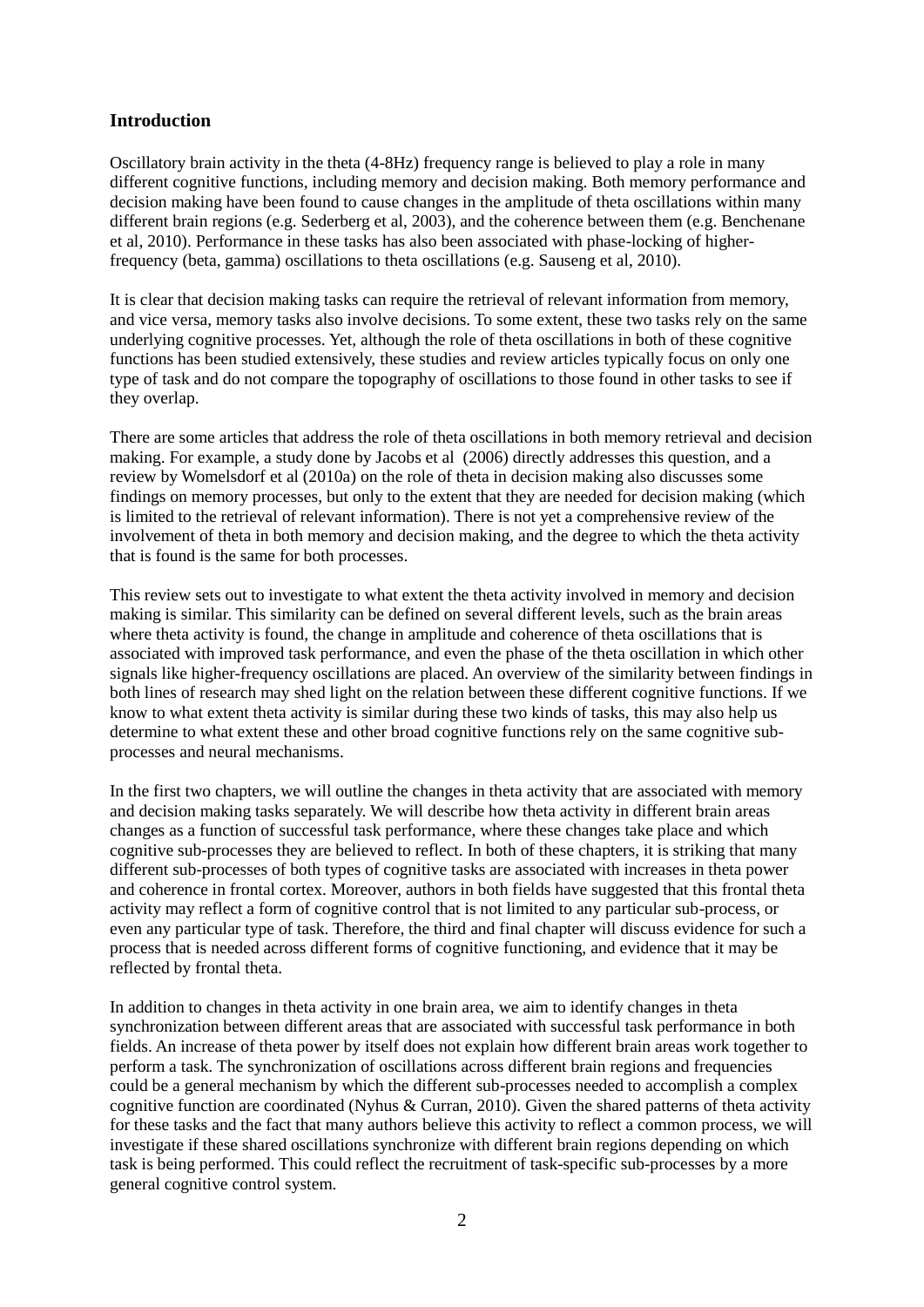# **Chapter 1: Theta activity and decision making**

Many studies have been done that look at the role of theta oscillations in decision making tasks, and particularly with regard to action regulation. Luu et al (2003) define this as "a process that involves learning which behavior is relevant in a given context, monitoring the outcome of an action, and switching to a different behavior when expected outcomes are violated." There seems to be a consensus that this process takes place in medial (pre)frontal cortex (mPFC), most likely in the anterior cingulate cortex (ACC), in cooperation with other brain regions. Cohen et al (2007) show that ACC is responsible for signaling errors and feedback, and using this to improve performance. Many other studies also support the involvement of medial frontal cortex in reward processing and adaptation of behavior (e.g. Marco-Pallares et al, 2008; Cohen et al, 2009).

In this chapter, we will look at the role of theta activity at several different stages of the decision making process. First we will discuss theta activity that is present before and while a decision is made. This will be followed by discussions of neural responses to errors and negative feedback. Finally, we will look at theta activity during the adjustment of behavior in response to the outcomes of previous decisions. All of these stages of the decision making process seem to have an effect on theta activity in a network of brain structures that includes medial and lateral (pre)frontal cortex and parts of the striatum and limbic system. This has led to the proposal of several "decision making networks" in which these structures play a role. These will be discussed at the end of this chapter.

# **Decision points**

An important part of a decision making task is, of course, the decision itself. There are several studies that have looked at theta activity at so-called decision points, the moment when all the necessary information is accumulated so that a decision can be made.

Womelsdorf et al (2010b) have looked at the representation of task rules, or stimulus-response mappings, and whether neural activity can be used to predict which mapping will be applied on a given trial. There is evidence that these task rules are represented by groups of neurons in prefrontal cortex (PFC) and anterior cingulate cortex (Womelsdorf et al, 2010a). In a task where macaques needed to switch between making pro-saccades and anti-saccades to a peripheral stimulus, theta activity in ACC predicted which SR mapping the monkey was going to apply. The latency of this theta activity was earliest (0.4s before probe onset) right after a switch, but declined after more trials with the same rule. Theta activity in prefrontal cortex showed the opposite pattern, only reaching the same latency of 0.4s after several trials with the same rule. The authors conclude that ACC responds to changing task demands and tracks these demands in order to initiate selective cognitive control signals to correct errors. The early theta activity in ACC was found on the trials immediately following errors, when task rules needed to be re-established (Womelsdorf et al, 2010b).

Womelsdorf et al (2010a) believe that ACC can only perform its action monitoring function when it has information about which behavior is adequate within the relevant task rules, and suggest that this information is retrieved by interacting with hippocampus and reward circuitry in orbitofrontal cortex and striatum. Reward anticipation, or the associations of reward with different possible actions, depends on the evaluation of rewards. Signatures of this process have been found in ACC itself and dorsolateral PFC (dlPFC), dorsomedial and ventral striatum and orbitofrontal cortex (Womelsdorf et al, 2010a).

DeCoteau et al (2007) looked at local field potentials in the striatum and hippocampus of rats while they learned to perform conditional T-maze task. They found that theta rhythms in these two areas synchronized at decision points, adopting opposite phases, in a way that reflected the amount of learning that occurred. Van der Meer & Redish (2009) recorded the spiking activity of neuronal ensembles in rat ventral striatum and found reward representations, not only when a reward was delivered, but also at decision points. The authors suggest this may be needed for the evaluation of different options during decision making. Benchenane et al (2010) also recorded single neuron activity in rats, and found phase locking of prefrontal neurons to hippocampal theta activity as the animal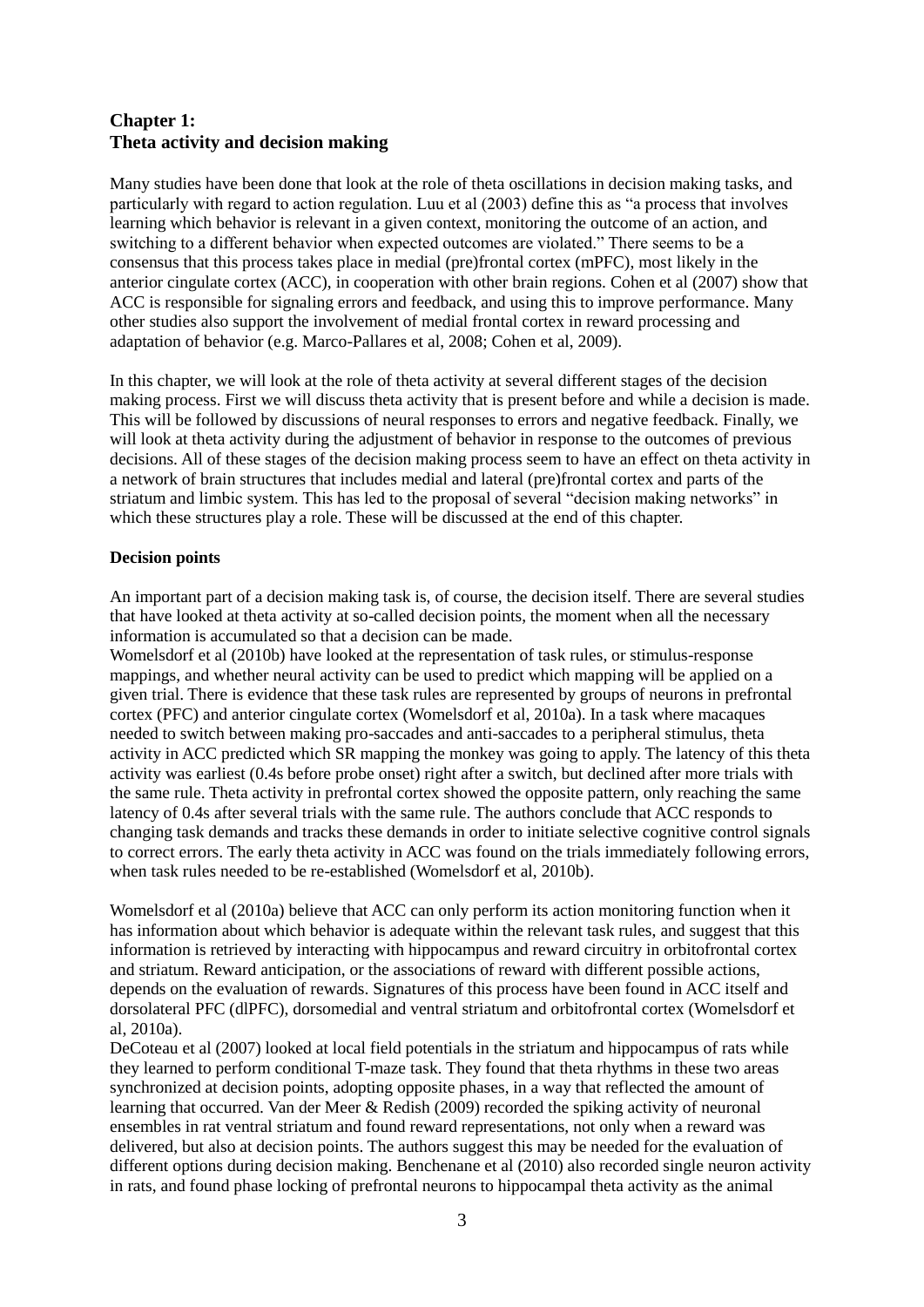traversed the decision point in a maze task. The strength of this theta coherence was correlated with the amount of learning that had occurred. Combined with other studies showing that theta influences spike timing, Womelsdorf et al (2010a) believe that these findings indicate that theta synchronization is involved in the link between reward prediction and a decision.

In another study in rodents, Van Wingerden et al (2010) show evidence that theta activity in orbitofrontal cortex represents both the predictability of reward, and whether a positive or a negative reward is expected. This information is needed to inform other structures, like ACC, about the expected value of different possible choices.

Jacobs et al (2006) have also looked at theta activity at decision points, but in the context of a working memory task. They used a Sternberg task, where subjects need to remember a set of items and are then shown a probe item, after which they need to decide whether this probe was part of the memory set or not. In this paradigm, task difficulty can be manipulated by varying the number of items that need to be held in memory. Jacobs et al (2006) found that post-probe theta power was inversely related to memory load at widespread electrode locations. During the delay phase of the task, the relation of theta power to memory load was reversed, so that theta was positively correlated with memory load. Gevins et al (1997) have also shown that frontal midline theta is increased as a result of greater task difficulty. Luu et al (2003) interpret this to reflect the greater demand for monitoring performance outcome that comes with increased memory load. Jacobs et al (2006) suggest that central theta power, as well as an error-related ERP component called the error-related negativity (ERN; see below), in fact reflect decision difficulty. In their study, electrodes over ACC show an increase in theta power that starts after probe onset and lasts until the time when the subject makes a response (Jacobs et al, 2006). Of several different variables, the one that best correlated with this pattern was reaction time quartile, a measure that reflects a subject's confidence as lower confidence tends to lead to longer reaction times. According to Jacobs et al (2006), incorrect responses are characterized by decreased confidence, and it is possible that this is what causes the error-related negativity (ERN). In support of this, even on correct trials (where the ERN itself cannot occur because no error is made) the ERP voltage was most negative for slow responses. This indicates a relation between ERP negativity and decision confidence that is not restricted to error trials.

After a discussion of many different brain areas that play a role in decision making and evidence that theta activity is found in each of them, Womelsdorf et al (2010a) suggest that the critical role for thetasynchronized activity is the retrieval of choice-relevant information around decision points. They propose a model in which choice selection ultimately depends on a build-up of sufficient coherence within a network of areas that represent different kinds of information needed for a decision.

## **Errors and negative feedback**

Sometimes, a decision is made that is not correct. Several studies have looked at brain activity during erroneous decisions, before any feedback is given, and compared this to brain activity during correct trials. It is important to distinguish this from the brain's response to negative or positive feedback, which will be discussed separately. At the same time, several studies find similar neural responses to errors and to negative feedback. As a result, some authors believe that they reflect the activity of the same action monitoring system and formulated theories of action monitoring that are based on the neural responses to both errors and negative feedback. Some of such theories will be discussed further in this section, but we will start by discussing these two lines of evidence separately.

## *Brain activity associated with errors*

There do not seem to be many studies that have looked at oscillatory brain activity during erroneous decisions. However, Cavanagh et al (2009) have looked at activity in medial and lateral PFC during error trials, comparing them to the trials directly before and after. They found that medial PFC responds to errors with increases of power (from response onset to at least until 400ms post-response) and phase synchrony in the theta band, consistent with a view that the ACC encodes prediction error following feedback in order to update predictions. Lateral PFC does not show this response, but theta phase synchrony between mPFC and lPFC is increased on error trials and this synchrony is predictive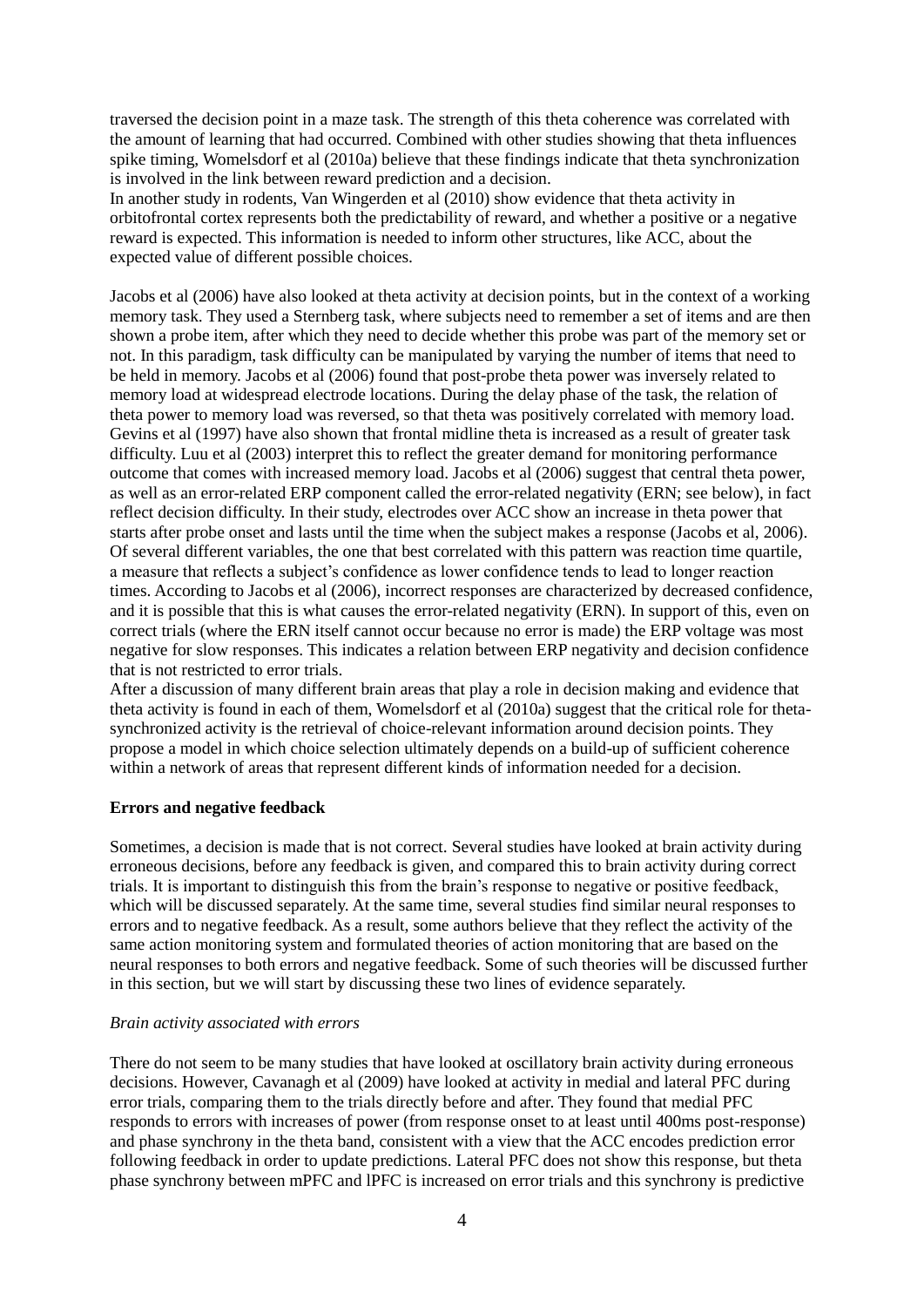of the degree of later behavioral adjustment. The authors suggest that these changes in activity during errors can be used to establish an interaction between action monitoring systems in ACC and cognitive control systems in lPFC to adjust behavior.

Many of the EEG studies involving decision making tasks look at event-related potentials (ERPs) rather than oscillatory brain activity. In these ERP studies, one component is often found during error trials. The error-related negativity (ERN) is a negative voltage deflection that accompanies an erroneous response. It shares functional and topographic characteristics with a component called the medial frontal negativity (MFN; Cohen et al, 2007; Marco-Pallares et al, 2008**)**. Both are negative potentials found in mid-frontal electrode locations during errors on a task, and are thought to reflect the activity of a system that evaluates outcomes of decisions to guide behavior (Cohen et al, 2007). In addition, both components are believed to be related to theta activity, although there is evidence that they are driven by slightly distinct neural generators (Marco-Pallares et al, 2008).

#### *Neural responses to feedback*

Both erroneous and correct responses on decision making tasks are usually followed by feedback, which can then be used by the subject to improve their performance on future trials. This feedback is often found to be associated with increases in theta power and coherence in areas associated with decision making. For example, Cohen et al (2007) find that like erroneous responses (Cavanagh et al, 2009), negative feedback (losses compared to wins) is followed by an increase of medial frontal theta power (at electrode Fz). In addition, phase coherence in the theta band is also increased, and this effect lasts up to 600ms post-feedback. Cohen et al (2009) obtained similar findings in nucleus accumbens, another brain region that is believed to be involved in reward processing and goal-directed behavior (see below for more details about this study).

In a very different study, Oya et al (2005) measured activity in medial prefrontal cortex of a single patient using depth electrodes. In this study, feedback also elicited both increased theta power (200- 600ms post-feedback) and significant phase-locking across trials in the theta band within mPFC.

Similar to the response to errors, the processing of feedback has often been studied using event-related potentials. An ERP component that is often found in these studies is the feedback-related negativity (FRN). Like the ERN/MFN, the FRN is also found in fronto-central electrodes, and is believed to reflect the activity of an action-monitoring system that is most likely located in ACC (Luu et al, 2003; Cohen et al, 2007; Cavanagh et al, 2010) The FRN typically peaks around 300ms post-feedback (Cohen et al, 2007). Despite their similarities, some authors stress the fundamental difference between these components: whereas the ERN is elicited by incorrect compared to correct responses, the FRN is modulated by good or bad feedback (Luu et al, 2003). Nevertheless, the two components are believed to have similar underlying mechanisms (Cohen et al, 2007; Cavanagh et al, 2010**)**. The question whether FRN is more related to negative or positive prediction error has yielded conflicting results. This may in part be due to the fact that there was no reliable measure of prediction error, so that calculations of expected rewards may have been based on untested assumptions (Cavanagh et al, 2010). However, studies of oscillatory responses to feedback have been able to shed more light on this issue, and this will be discussed below.

Considering the evidence discussed so far, what stands out is that both the oscillatory activity and the ERP components found seem to be qualitatively similar during errors and feedback. Although less is known about the oscillatory correlates of errors and feedback processing than about ERPs, there is converging evidence that the ERP components that are found in relation to errors and negative feedback in fact reflect changes in ongoing oscillations, rather than sudden bursts of activity. More specifically, there seems to be a consensus that these ERP components originate from changes in mediofrontal theta activity (Luu et al, 2003; Cohen et al, 2007; Marco-Pallares et al, 2008; Cavanagh et al, 2010).

In addition to the ERN/MFN and FRN, both errors and negative feedback are often associated with an increase in theta power (e.g. Cohen et al, 2007; Cavanagh et al, 2009). As a result, the ERP negativity is believed to result from a general increase in theta power and a phase-locking of ongoing theta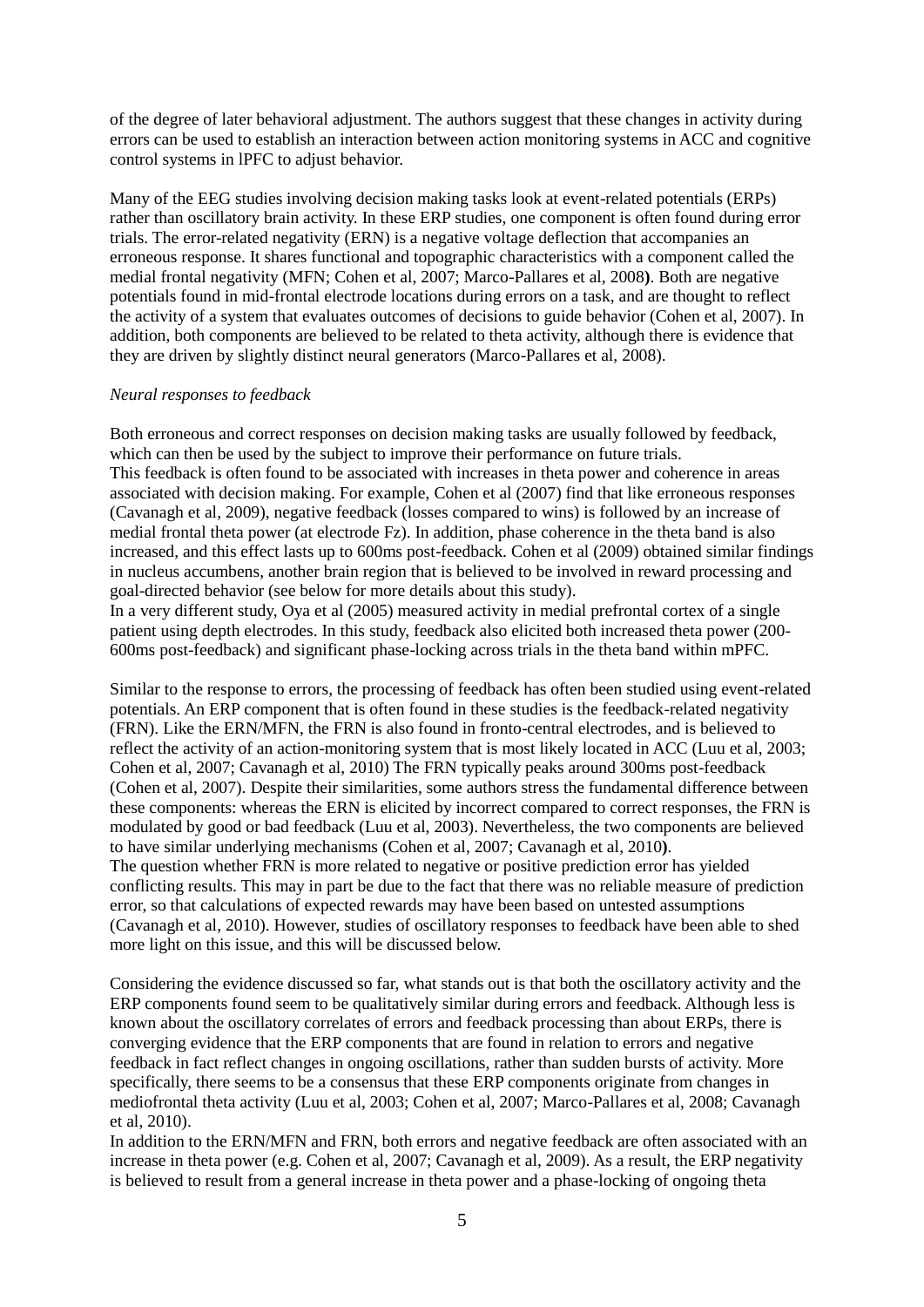activity in response to errors. In relation to this, Hyman et al (2011) believe that phase-locking of mPFC neurons to hippocampal theta activity reflects directing attention to task-relevant stimuli. In addition, the authors observed a reset of theta activity following errors, which they believe serves as a signal that the relations between cues and reward expectations have changed. Several authors believe that ERP components are generated by a phase resetting of ongoing oscillations (Sauseng et al, 2007). Other evidence for the theta origin of ERP components comes from a study by Luu and Tucker (2001), who bandpass-filtered their signal between 4 and 12Hz before doing an ERP analysis. Despite this filter, the FRN component was largely intact. This supports the view that the FRN, too, is driven for a large part by activity in the theta band.

As the previous paragraphs illustrate, several different oscillatory phenomena in different parts of the brain are associated with errors and/or negative feedback. Several authors have proposed theories about the roles of these different forms of brain activity, and used task manipulations to tease apart the neural correlates of different sub-processes related to errors and feedback. In the next paragraphs, we will discuss some of these theories and the evidence supporting them.

#### *Magnitude of prediction error*

Although ideas about prediction error are often inferred from the outcomes of certain trials, prediction error does not depend only on the outcome of a choice, but on the difference between that outcome and the outcome that was expected. Therefore, Cohen et al (2007) postulate that the brain's response to feedback should also be modulated by the probability of good versus bad feedback. However, the authors state that previous studies about the relation between FRN magnitude and outcome probability have yielded conflicting findings. Their findings support the view that the response to feedback is modulated by reward expectation: more unexpected wins elicited more theta power and phase coherence (300-600ms post-feedback), as well as a larger ERP response. In line with this, Cavanagh et al (2010) used computational models of reinforcement learning to estimate reward expectation on a single-trial level. Consistent with the ideas of Cohen et al (2007), this study also found that medial frontal theta, as well as theta-band coherence between mPFC and lPFC, reflects the magnitude of prediction error.

However, in the study by Oya et al (2005), the increases in theta power and phase-locking in mPFC were not linearly correlated with prediction error (PE). In fact, the magnitude of prediction error, unlike the magnitude of punishment itself, mainly seemed to influence mPFC alpha rather than theta power. This led the authors to conclude that although mPFC processes both feedback magnitude and (positive) prediction error, the effect of expectations during feedback is not reflected in theta activity, making it fundamentally different from the ERN, which they believe is driven by oscillations in the theta band. Future research may shed light on this discrepancy regarding the relation between theta activity and prediction error.

#### *Different responses to negative and positive feedback*

Although studies of feedback tend to look at both positive and negative feedback, studies on activity before feedback seem to place much more emphasis on error signals than on responses to correct trials. Not many studies seem to have investigated whether activity found in relation to errors also has some counterpart corresponding to correct task performance. Marco-Pallares et al (2008) state that for error responses in prefrontal and cingulate cortex, it is unclear whether neurons only exhibit a unidirectional error signal, or if they also respond to successful trials. With regard to MFC, Marco-Pallares et al (2008) conclude that their findings are consistent with a unidirectional error signal in ACC, possibly conveyed by the midbrain dopamine system. In one study of activity that takes place before a decision is even made, Van Wingerden et al (2010) show that orbitofrontal theta activity represents whether a positive or a negative reward is expected.

With regard to feedback, more attention is given to positively rewarded trials. In fact, Womelsdorf (2010a) discuss that one of the functions of the decision making network is to distinguish between positive (reward) and negative (punishment) feedback. Still, it is not always clear whether the regions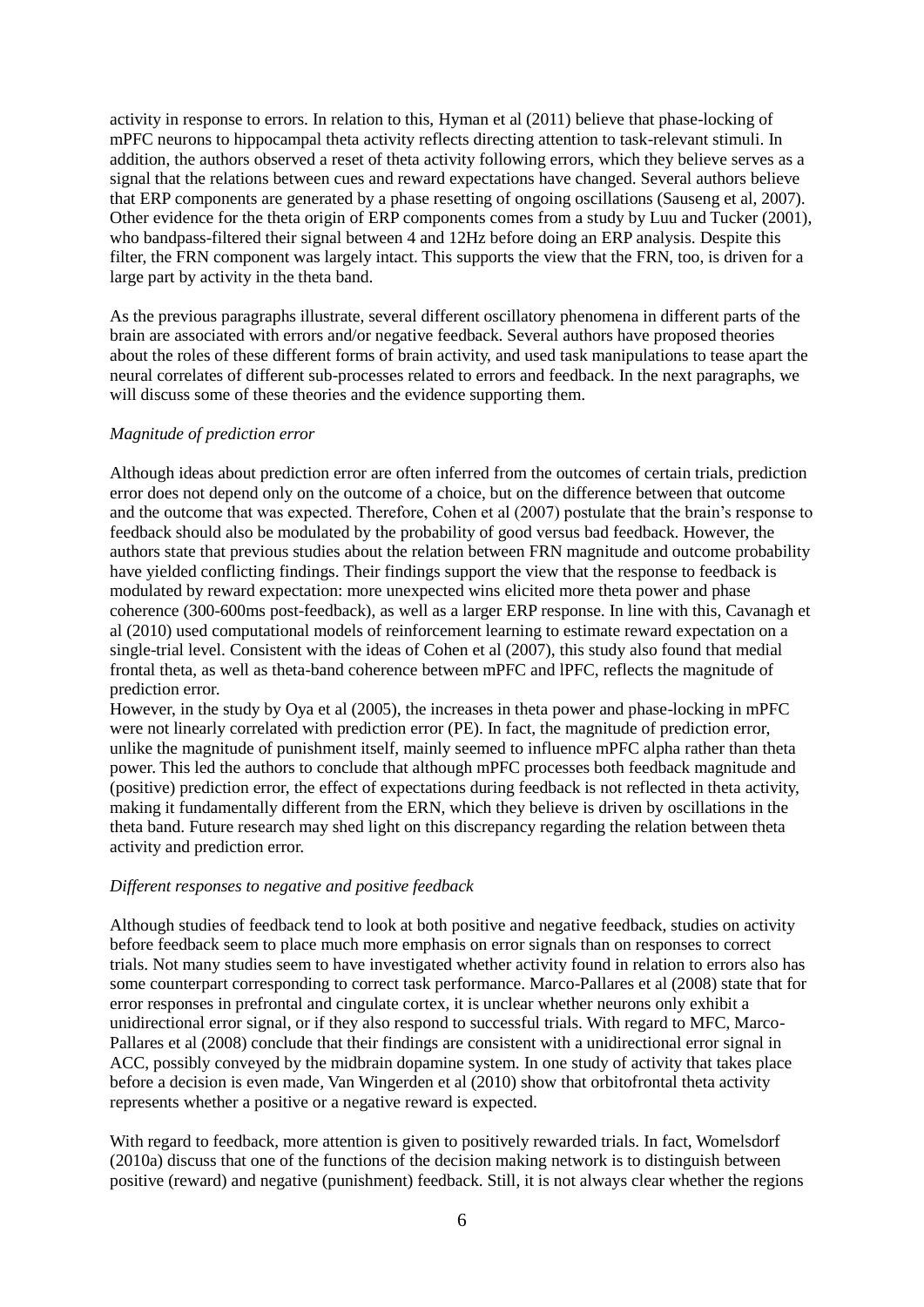involved in reward processing exhibit a qualitatively different response to different reward valences (i.e. positive versus negative feedback).

Marco-Pallares et al (2008) discuss evidence that midbrain dopaminergic neurons projecting to ventral striatum increase their activity following better-than-expected feedback, as well as decreasing their activity after worse-than-predicted feedback, while activity does not change for well-predicted rewards. These authors also report increased theta power at midline electrode sites after losses, and increased beta oscillations following wins. In other words, positive and negative feedback are reflected by oscillations in two different frequency bands, both of which are likely to accommodate functional coupling of different brain regions. As a result, the authors suggest that gains and losses may be processed by two distinct neural networks, where the former involves ventral striatum and midbrain neurons, and the latter involves activation of the amygdala. They further cite evidence that higher theta/beta ratios are associated with poor decisions in the Iowa gambling task (Schutter & van Honk, 2005), again suggesting that errors and negative feedback are processed by the same neural structures. Cohen et al (2007) state that previous research has yielded conflicting results about whether the FRN is only related to losses or wins, or to both, and did a study to compare ERP and oscillatory responses at Fz to both wins and losses. They find that all feedback-related ERPs showed phase-locking in the theta band and enhanced gamma power, but only responses to losses are also driven by increased power in the theta band (300-600ms post-feedback) and theta phase coherence (300-400ms). Wins, on the other hand, show increased power (300-400ms) in a band that the authors refer to as lower gamma, but which is in fact part of the frequency range that Marco-Pallares et al (2008) refer to as beta. This means that the findings of Cohen et al (2007) are entirely consistent with the result of Marco-Pallares et al (2008) that theta activity in medial frontal cortex represents losses while wins are reflected by higher frequency oscillations.

Cavanagh et al (2010), on the other hand, found that medial frontal theta changes following both positive and negative feedback, as it relates to the magnitude of prediction error. They suggest that positive feedback may elicit ERP components with a positive deflection, which obscure the FRN. However, the current study does not show evidence of ERP components that were larger on correct than incorrect trials. Furthermore, although the ACC seems to reflect both positive and negative mismatch, the authors believe it may be particularly sensitive to punishment, which they say may or may not be related to mesolimbic dopamine-driven reward prediction computations.

This study by Cavanagh et al (2010) built on their earlier study of medial and lateral PFC responses to errors. Here, the authors investigated theta synchronization between mPFC and lPFC following feedback and found that in addition to being increased on error trials, it was also greater following negative than positive feedback.

With regard to lateral PFC, there is a lot of evidence that this region is involved in working memory. Cavanagh et al (2010) suggest that the working memory system in this area responds to both losses, with delayed behavioral adjustment, and wins, by storing positive stimulus-response associations that lead to faster reaction times when the same stimulus is presented again. In line with this, lPFC activity correlated with prediction error for both positive and negative feedback. The authors suggest that the lPFC does not compute reward prediction error as such, as it does not discriminate between positive and negative feedback, but rather reflects the salience of prediction violation or mismatch in general, or the absolute size of prediction error.

As the last few paragraphs illustrate, there is some conflicting evidence on the different neural responses to positive and negative feedback and more research is needed to find the exact neural activity responsible for processing these forms of feedback. The same is true for the relation between frontal theta activity and prediction error. What we can conclude at this point, is that both errors and (negative) feedback are associated with increases in the power and phase coherence of frontal theta activity and similar ERP components in frontal electrodes. To what extent this activity can be interpreted to reflect the activity of the same action monitoring network during both these stages of decision making tasks, is discussed in more detail below.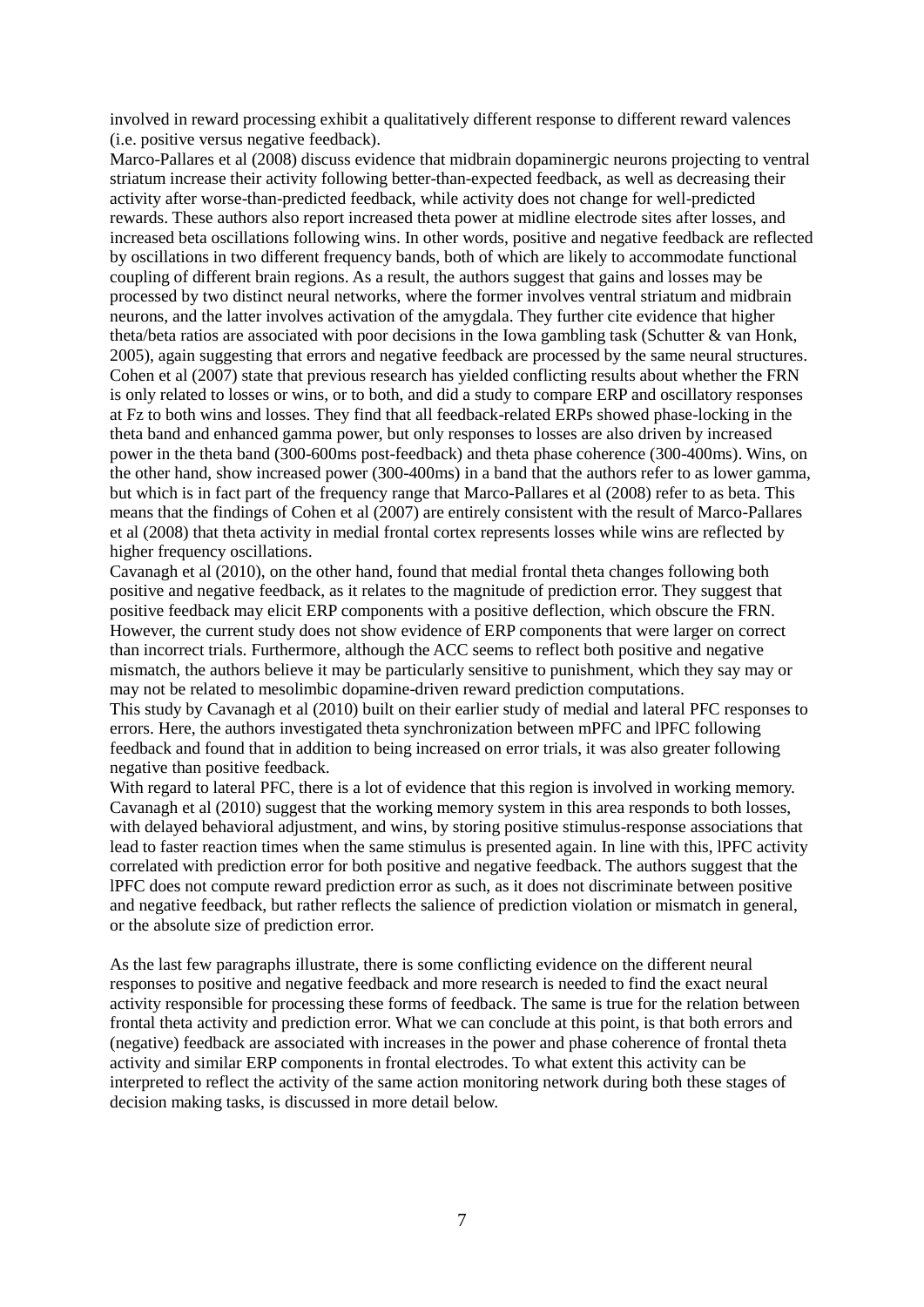#### **Behavioral adaptation**

Aside from signaling errors and processing feedback, the action monitoring system which many believe is based in ACC should be capable of using this information to improve future performance. In fact, another purpose of the study by Cavanagh et al (2010) was to find out whether changes in theta power following errors or feedback are related to subsequent behavioral adaptation. For the increase in theta synchronization between mPFC and lPFC after negative feedback, Cavanagh et al (2010) conclude that it is not related to behavioral adjustment, meaning that there is no difference between negative and positive feedback with regard to changing behavior. Instead, the authors conclude that theta synchronization between mPFC and lPFC for both kinds of feedback represents the degree of prediction error in service of behavioral adaptation. Furthermore, theta power in mPFC itself covaried not only with prediction error, but also with immediate reaction time (RT) slowing, a behavioral response to errors. In line with this, the magnitude of the feedback-related negativity (FRN) is also modulated by the degree to which behavioral adaptation is possible, and whether feedback can be used for this purpose. Combining these results and previous findings on error processing (Cavanagh et al, 2009), the authors propose a system in which mPFC processes both errors and violations of expectations, and responds to them by interacting with cognitive control systems in lPFC via theta phase synchrony. Their findings support the idea that the same ACC-based system that processes errors and feedback is also involved in subsequent behavioral adaptation.

Reaction time slowing following errors is believed to be a manifestation of increased cognitive control (Cavanagh et al, 2009). Notably, in the study by Cavanagh et al (2010), this adaptation of behavior after errors was specific to trials in which the same stimulus was presented again, suggesting that working memory processes are involved. Conversely, trials with a correct response were followed by reaction time speeding. The authors suggest that this reflects the encoding of a positive association between stimulus and response in working memory. Theta activity in lateral prefrontal cortex was found to be related to delayed behavioral adaptations, consistent with a role for this structure in working memory. These changes in reaction time were not directly related to prediction error, but both were associated with theta power increases in right lPFC.

In addition to their own findings, Cavanagh et al (2010) discuss evidence that a lose-switch strategy (changing one's strategy after negative feedback) reflects the activity of ACC in response to punishment, as negative feedback indicates a need to adapt behavior. This is believed to occur in parallel with incremental reinforcement learning processes in the basal ganglia (Cavanagh et al, 2010). Reversal learning tasks make it possible to assess whether changes in brain activity are directly related to this behavioral adaptation, by comparing trials with the same feedback after which the participant did or did not switch their strategy. Cohen et al (2009) examined activity in nucleus accumbens during such a task. Nucleus accumbens is part of the basal ganglia, and is believed to interact with midbrain dopamine structures and medial frontal cortex for the adaptation of goal-directed behavior. It has been found to be involved in a variety of processes related to decision making and reinforcement learning (Cohen et al, 2009). Specifically, oscillatory activity in nucleus accumbens has been linked to reward processing and adaptation of behavior in pursuit of a goal (Cohen et al, 2007; Marco-Pallares et al, 2008).

In their study, Cohen et al (2009) compared ERPs and oscillatory activity in nucleus accumbens between win/stay, loss/stay and loss/switch trials. In addition to a general increase in power for all task conditions, theta oscillations show enhanced power and inter-trial phase coherence (200-600ms postfeedback) for losses compared to wins. The ERP also shows a maximally negative potential for losses, similar to what is found in medial frontal cortex following negative feedback. However, none of these effects were significantly different between loss-stay and loss-switch trials, indicating that they are more related to the processing of negative feedback than to the adaptation of behavior.

In contrast, inter-site synchrony of theta oscillations between the left and right nucleus accumbens was significantly greater for loss/switch than for loss/stay or win trials. On loss-switch trials, this interaccumbens phase coherence at 6Hz correlated with subsequent RT slowing on a trial-to-trial basis. These results indicate that behavioral adjustment causes an increased connectivity between the two nuclei accumbens, that cannot be explained by a general increase in theta power as this did not differ significantly between loss/stay and loss/switch trials. This means that phase coupling between regions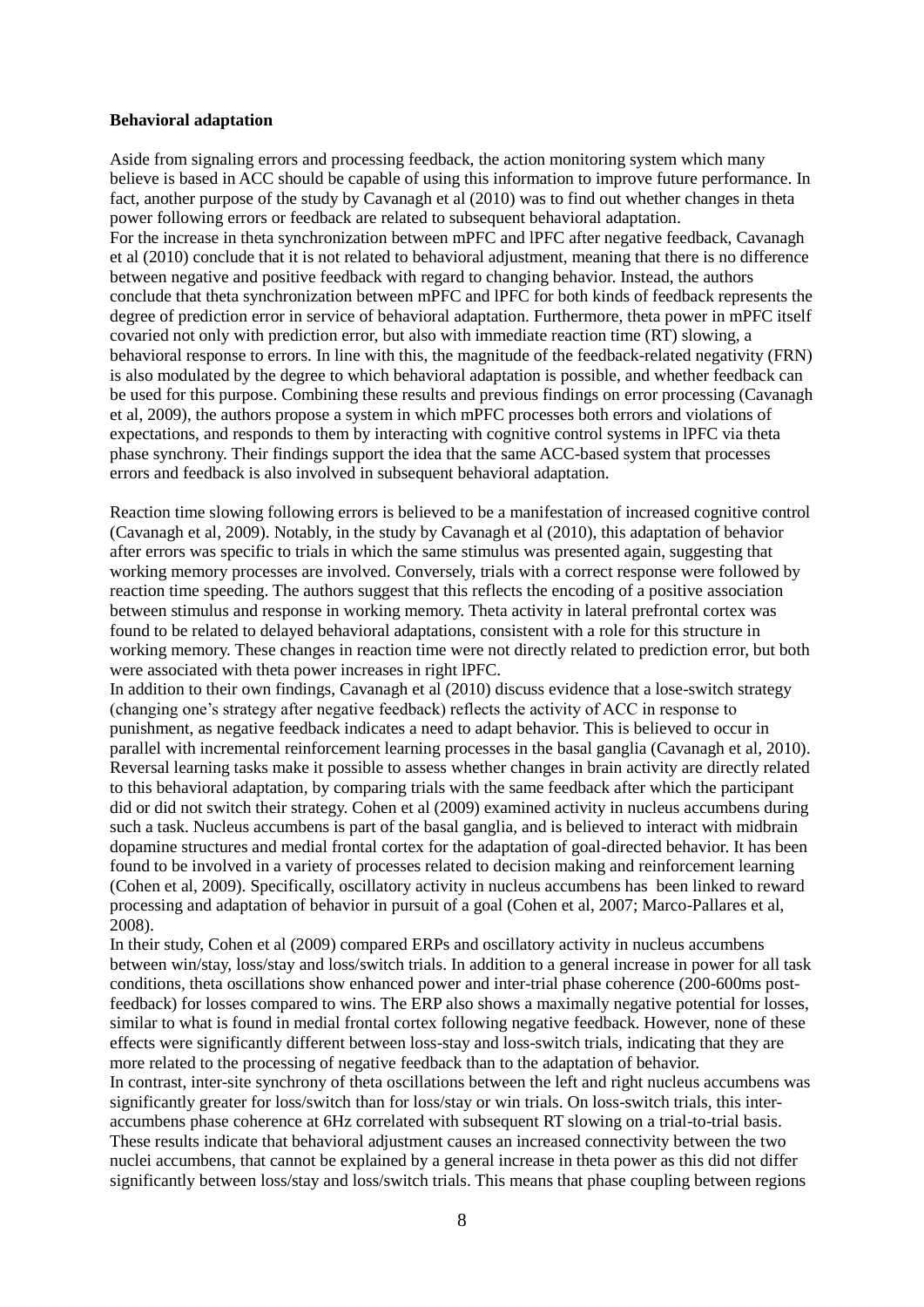carries information beyond oscillations within either of the regions alone. The study also looked at synchrony between each side of nucleus accumbens and Fz (the electrode overlying MFC). This synchrony was greater than baseline in all conditions, but did not differ significantly between any of the three task conditions. This suggests that behavioral adjustment does not require greater interaction between nucleus accumbens and MFC than the rest of the task.

In addition to inter-site phase coupling, this study also investigated inter-frequency phase coupling. Even though the task elicited strong theta oscillations in nucleus accumbens, the only significant phase coupling that was found there was between gamma and alpha oscillations. This coupling breaks down during loss-switch trials, which the authors suggest reflects a remapping of the relations between actions and rewards. Taking all these findings together, the authors conclude that nucleus accumbens responds to the need to adjust behavior following errors by shifting from a local oscillatory organization (reflected by the local alpha-gamma coupling) to a more global oscillatory organization (reflected by theta phase coupling between the two nuclei accumbens).

## **Theta networks**

In addition to nucleus accumbens and medial frontal cortex, several other brain areas have been proposed to be part of a decision making network. For example, Oya et al (2005) suggest that in addition to mPFC, basal ganglia and other regions of PFC (consistent with Cohen et al (2009) and Cavanagh et al (2009, 2010)), amygdala and insula are also involved in evaluation of reward expectation. As discussed before, Womelsdorf et al (2010a) believe that the action monitoring function of ACC relies on reward evaluation and reward prediction processes in hippocampus, dlPFC, orbitofrontal cortex and striatum.

Luu et al (2003) also believe action regulation depends on several different cortical and limbic structures in addition to ACC, and that their activities are linked through theta oscillations. As a candidate system, they propose the Papez circuit (Papez, 1937) that includes the cingulate cortex, hippocampus, and thalamus. In this view, the anterior cingulate cortex is involved in early stages of discrimination learning, getting input from the amygdala and dorsal striatum. At a later stage, the posterior cingulate cortex is involved in novelty/familiarity judgements and action selection based on context, possibly with hippocampal input (Luu et al, 2003). Other evidence for the involvement of the hippocampus in action regulation is cited from studies with non-human primates, where withholding an expected reward elicits hippocampal theta oscillations (Luu et al, 2003) and in rodents, where reward-predictive signals in frontal cortex disappear following disconnection from hippocampus (Ramus et al, 2007).

In line with the fact that so many different areas show signatures of sub-processes needed in decision making tasks, and the hypothesis that these different areas coordinate their activity through theta synchronization, Womelsdorf et al (2010a) discuss evidence that independent theta rhythmicity has been found in most of the areas discussed above, including thalamus, rhinal cortex, amygdala, cingulate cortex, dorsal striatum, nucleus accumbens and VTA. There is also evidence for theta synchronization between many of these regions: e.g. orbitofrontal-prefrontal-cingulate cortex, striatum to neocortex and between hippocampus and all of these areas.

#### **Different sub-processes, same theta?**

As we have seen before, several different sub-processes of decision making tasks seem to elicit very similar patterns of theta activity. For example, feedback elicits frontal theta activity that is very similar to the activity observed during error trials. Some authors have interpreted this as evidence that different stages of decision making tasks are all performed by the same action monitoring network. However, the finding of similar theta activity in scalp EEG does not necessarily mean that the exact same neural structures are involved. In fact, there is some evidence for subtle differences between the neural correlates of the different sub-processes of decision making tasks.

As the findings of Cohen et al (2009) demonstrate, there are also similarities between the neural correlates of negative feedback and the subsequent adjustment of behavior, but again, there are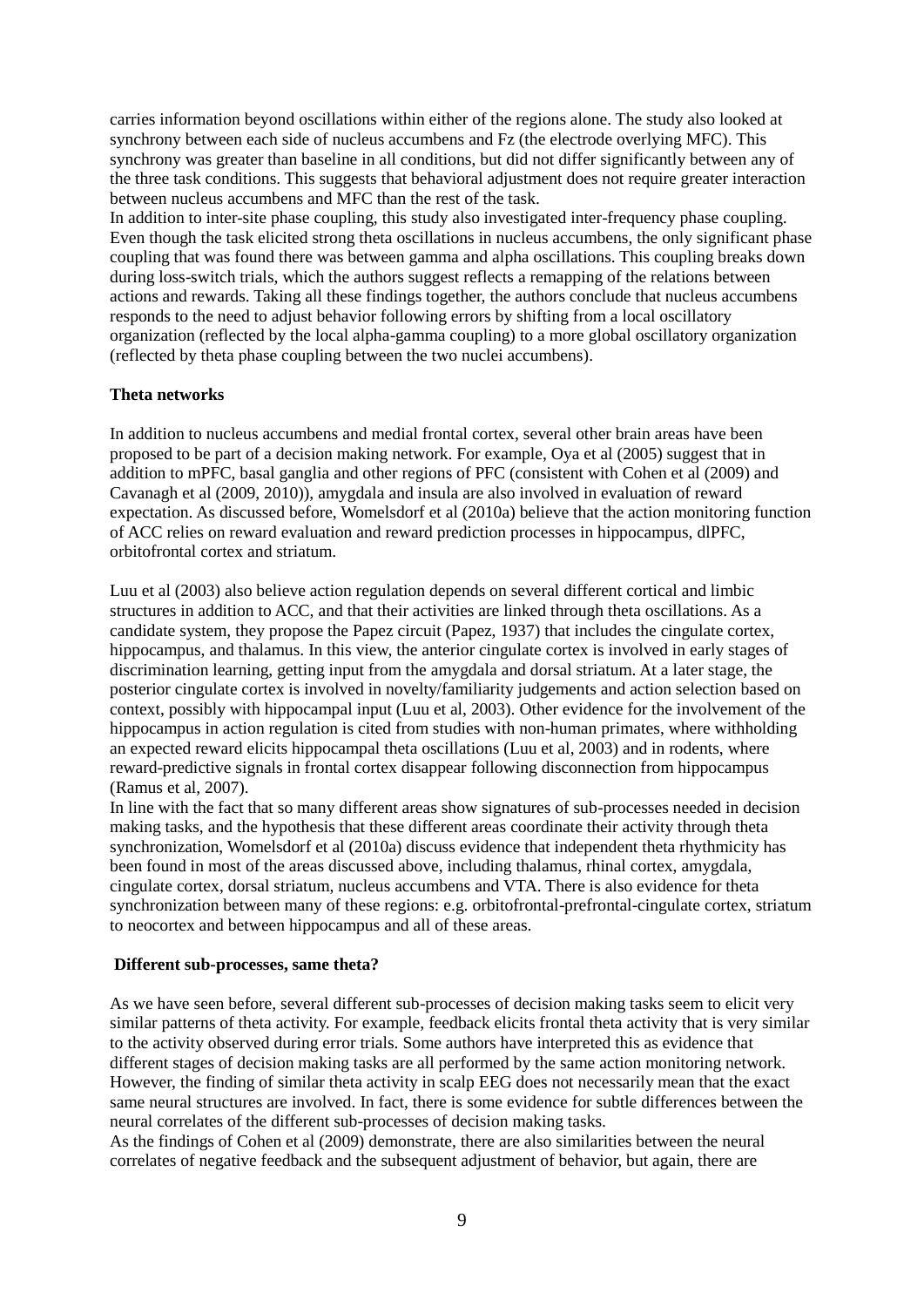differences between them as well. At least in nucleus accumbens, local theta power seems to represent losses versus wins, while inter-site synchrony is specific to trials where behavior is changed. With regard to medial frontal cortex, this region may be subdivided into smaller functional areas that are involved in slightly different stages of the decision making process. Luu et al (2003) have investigated whether the different ERP components that are believed to originate from anterior cingulate cortex, come from different areas within ACC. They found that the ERN involved both rostral and dorsal regions of the ACC, whereas the FRN only engaged the dorsal region. Both regions showed theta oscillations, but activation of the dorsal region leads the ventral region with a phase difference of 60˚. The authors conclude that action regulation involves two different, cooperating regions of ACC. The fact that ERN and FRN, to some extent, seem to come from different regions, suggests that error processing and feedback processing at least partly rely on different neuronal ensembles. However, the spatial resolution of scalp EEG makes it difficult to determine this with certainty. It would be interesting for future studies to investigate whether more differences can be found between the neural responses to errors, feedback and behavioral adaptation. The studies described here provide a lot of evidence that medial frontal cortex is involved in action monitoring, but there is also evidence that it is involved in other cognitive processes. Cohen et al (2007) cite evidence that medial frontal regions, including ACC, exhibit large theta oscillations during rest, sleep and cognitive tasks, and that these oscillations are modulated by cognitive demands like working memory and attention. The same is true for some of the other brain areas mentioned above. Once we know more about the exact sub-processes that certain neural activity patterns in MFC and other areas represent, we may be able to see if the same sub-processes are involved in different cognitive functions.

#### **Relation between power and phase coherence**

**I**n both medial frontal cortex and nucleus accumbens, several studies find that theta power and local phase coherence behave very similarly (e.g. Oya et al, 2005; Cohen et al, 2009; Cavanagh et al, 2009, 2010). On the other hand, Cohen et al (2007) report that phase locking in the theta band is seen following both wins and losses, whereas an increase in theta power only occurs after losses. An interesting direction for future research would be to investigate which manipulations can elicit different responses in power and phase coherence, to shed light on the different contributions of these two oscillatory phenomena, and possibly their relation to the ERP components observed in these tasks.

In conclusion, this chapter has shown that increased theta power and phase coherence are found at every different stage of decision making tasks, indicating that theta activity plays an important role in this cognitive function. Moreover, much of this theta activity during different sub-processes is found in the same brain areas, notably frontal cortex and nucleus accumbens. This makes it difficult to determine the precise neural correlates of each separate sub-process, something which would be helpful in determining whether the same sub-process with the same underlying mechanism also occurs during other cognitive tasks.

On the other hand, it is striking that different sub-processes seem to elicit similar patterns of theta activity in frontal cortex. While there are still some conflicting results that raise questions for future research, this fundamental finding suggests that frontal theta activity plays a role in decision making that transcends any particular sub-process. What this role could be, and whether it is a process that is involved in other cognitive functions as well, is discussed in chapter 3.

There is also some evidence for theta synchronization between different areas, or phase-locking between theta and higher frequency oscillations. However, these phenomena do not seem to have been studied in the context of decision making nearly as much as local theta activity in separate brain areas. In order to learn more about how all the different sub-processes involved in decision making tasks are performed and coordinated by the brain, it would be useful to do more research into synchronization phenomena in the context of these tasks. This may also tell us more about whether similar mechanisms are involved in the performance of decision making and memory, or even other cognitive tasks.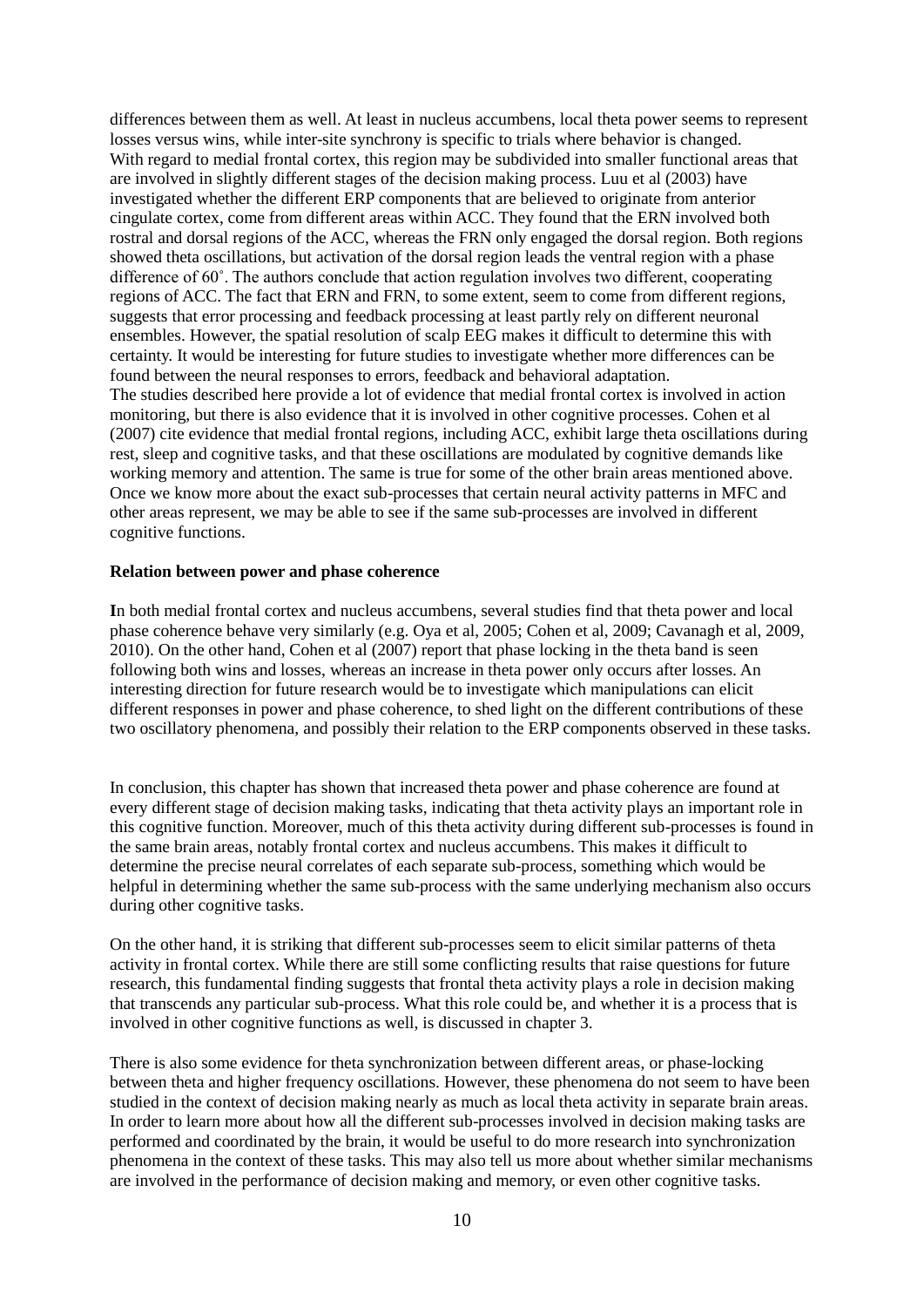# **Chapter 2: Theta activity and memory**

There is a lot of evidence that theta activity plays an important role in memory processes. According to Sauseng et al (2010), theta activity is mostly reported in episodic long-term memory and working memory (WM) tasks. For example, there is evidence of increased theta activity in human cortex during both encoding and retrieval (Kahana, 2006; Sauseng et al, 2010). In addition to theta amplitude, (working) memory demands also cause theta phase synchronization between many different brain areas (Womelsdorf et al, 2010; Düzel et al, 2010) and phase synchronization between theta and higher frequency oscillations (e.g. Canolty et al, 2006; Axmacher et al, 2010). In this chapter, I will try to outline which role theta plays in different brain areas, different types of memory (short- versus longterm, different stimulus modalities) and different stages of the memory process. First, we will look at evidence for the role of theta activity in the different stages of memory performance: encoding, retention and retrieval. Then, a model that distinguishes these different stages will be discussed. Finally, there will be a summary of theories suggesting that the function of theta is not restricted to memory, but that it is also important for other cognitive processes and the coordination of these different subprocesses in cognitive functioning.

# **Encoding in working memory and long-term episodic memory**

As stated before, there is extensive evidence for the role of theta activity in working memory (Sauseng et al, 2010). For example, in an intracranial EEG study, Raghavachari et al (2001) found that theta activity in several different brain regions increased at the start of the encoding period of a Sternberg working memory task, and did not decrease until the end of a trial. The authors believe this pattern reflects the "gating" of oscillatory activity by the task, and propose that this gating is related to the organization of working memory (see below).

In the type of study done by Raghavachari et al (2001), it may be difficult to distinguish the separate contributions of encoding and maintenance. However, there are many studies that specifically look at the encoding of items in longer-term memory, and the role of oscillatory activity in this. The storing of items beyond the time span of transient storage in working memory relies, among other things, on synaptic plasticity. There is evidence that synaptic plasticity, in the form of long-term potentiation (LTP), is best induced in dentate gyrus and CA1 hippocampal neurons by stimulation at theta frequency, specifially at the peak of the theta oscillation (Nyhus & Curran, 2010). This finding also suggests a possible function of the often observed phase reset of theta activity upon stimulus presentation (Jutras and Buffalo, 2010). Such a reset could ensure that theta activity is at the optimal phase to facilitate the induction of LTP when a stimulus is presented.

In addition to the effect of theta on LTP, Nyhus and Curran (2010) cite several sources that show that frontal and posterior theta amplitude at encoding is positively correlated with subsequent recall. One of these sources on longer-term memory is an intracranial EEG study of free recall by Sederberg et al (2003), who performed a subsequent memory analysis. In this type of analysis, brain activity during encoding is differentiated based on the later recall of the items being studied. In this study, Sederberg et al (2003) find a positive subsequent memory effect (SME), or a positive correlation between oscillatory power and later recall, in the theta band in right temporal and frontal electrodes. This effect is highly significant between 600-1300 ms after stimulus onset. This study also found a positive gamma SME, but only a small degree of overlap between the electrodes that show these two effects.

In a later iEEG study, Sederberg et al (2007) also observed a positive frontal SME (restricted to left frontal eye field, BA 8) in the theta band during the first second of a two second encoding period. However, they also find a negative posterior SME in the theta band and other low frequencies during the early encoding period, which spreads to widespread electrodes during the second half of the encoding period. This negative theta SME is also present in hippocampus during the entire encoding period.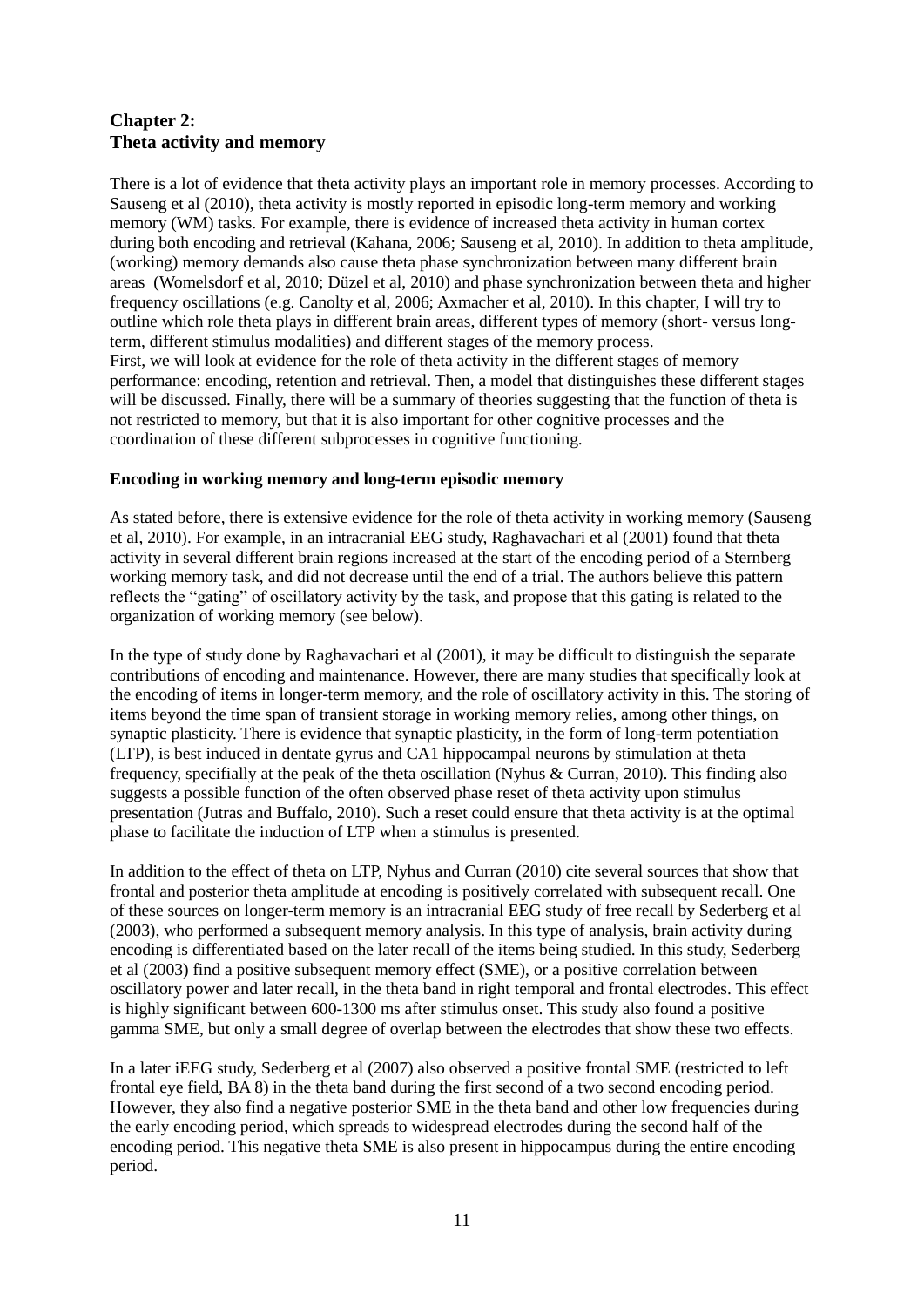Very similar results were obtained by Sederberg et al (2006) in a scalp EEG study. This study shows a widespread negative theta SME which is most prominent in the second half of the 2000 ms encoding period. This effect was driven by items in the middle, rather than the start, of a study list. Although the analysis across the entire 2s encoding period only found a negative theta SME, the authors say there is some evidence for a small frontal positive theta SME within the first second of encoding, which may be linked to a concurrent increase in delta (2-4 Hz) activity (Sederberg et al, 2006).

Düzel et al (2010) describe how different studies show opposite effects of successful encoding on theta amplitude. Just like Sederberg et al (2007), Guderian et al (2009) also find a decrease in theta for later recalled words in a verbal free recall study. On the other hand, Osipova et al (2006) find an increase in theta power during the successful encoding of pictures in a recognition memory task. The difference between these effects may be due to the different tasks and stimuli used, but Düzel et al (2010) suggest that decreases in theta (and gamma) amplitude during successful encoding may also reflect increased neuronal response specificity, facilitated by preparatory tuning before stimulus onset. Indeed, there is evidence that theta amplitude before stimulus onset also influences later encoding. Guderian et al (2009) show that the amplitude of baseline theta in the human medial temporal lobe positively predicts subsequent recall, and that this is correlated with the later decrease in theta for successful encoding. Düzel et al (2010) suggest that contextual factors like novelty may in turn influence baseline theta activity and indirectly promote encoding. Jutras and Buffalo (2010) see this effect of baseline theta as evidence that oscillatory activity plays a role in generating a cognitive state that is beneficial for memory formation. What such a cognitive state could look like, is discussed in more detail in the next chapter.

As described, several different brain areas show local increases in theta power during successful encoding. Weiss and Rappelsberger (2000) investigated whether these regions also show evidence of increased interaction, and found that synchronization between frontal and posterior regions is increased in the theta band (and other frequency bands) during successful encoding.

An influential model of the ordering of multiple items in working memory was proposed by Lisman & Idiart (1995), who suggested that items are represented by successive gamma cycles within one theta cycle. The phase relation between each gamma cycle and the theta cycle in which it is nested, is believed to represent the temporal sequence in which the items were presented. Indeed, there is evidence for phase coupling between theta and gamma in human working memory (Canolty et al, 2006), as well as various other tasks. According to Sauseng et al (2010), in the case of multiple simultaneously presented items, the order of gamma cycles represents their spatial, rather than temporal, sequence.

Jensen and Lisman (1998) extended this model with the idea that the length of a theta cycle is influenced by the number of items that are stored in working memory. Their model predicts that the number of items that can be held in working memory is limited by the number of gamma cycles within one theta cycle. This number can be changed by a slowing of theta activity, or a phase reset of ongoing theta oscillations. Sauseng et al (2010) show that there is evidence for both mechanisms. They describe a study by Axmacher and others, who find a slowing of hippocampal theta frequency as a function of working memory load in a Sternberg-like task with faces as stimuli. On the other hand, findings by Jacobs et al (2006) do not support this idea. Instead, they find that the amplitude of the lowest frequency (4Hz) theta oscillations is negatively correlated with memory load at widespread electrode locations, which goes against the idea that these oscillations would replace faster theta oscillations for longer lists.

In addition to its function in working memory, Jensen and Lisman (2005) suggest that this thetagamma interaction can serve as a cortical WM buffer for the encoding of item sequences in episodic memory by hippocampus. In line with this, Nyhus and Curran (2010) describe evidence from animal studies that theta modulation of MTL gamma oscillations supports episodic memory encoding.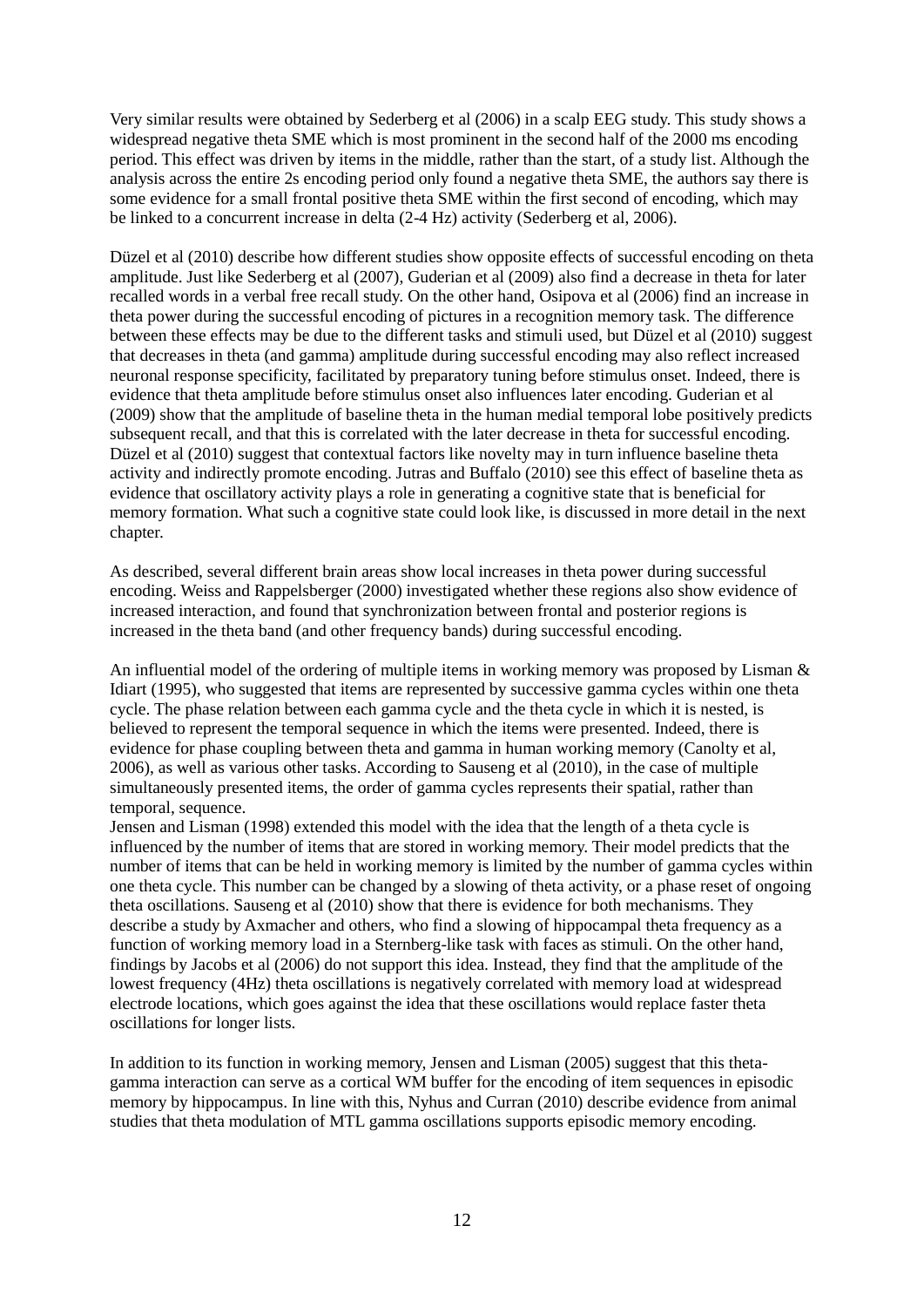#### **Working memory retention**

The relation between theta and memory load is not exactly clear. According to van Vugt et al (2010), the direction of this relation is different for different brain regions, stimulus materials and even participants. Both Sauseng et al (2010) and Womelsdorf et al (2010) cite evidence that theta in temporal cortex and frontal midline electrodes increases with memory load, while it decreases with load in early visual areas. One study of the relation between theta and memory load was done by Jensen and Tesche (2002), who found a parametric increase of frontal theta activity during the retention period with the number of digits to be remembered. Gevins et al (1997) also found an increase of frontal midline theta with memory load for both verbal and spatial stimuli, and further localized this signal to anterior cingulate cortex. Theta amplitude also increased with practice on the task, which the authors suggest reflects the increased effort involved in focusing attention after more time spent performing the task (Gevins et al, 1997).

Jacobs et al (2006) have studied the effect of memory load on theta activity in a Sternberg task with letters as stimuli, and find that theta activity after presentation of the probe stimulus is inversely related to memory load in widespread electrode locations. This suggests that the relation between theta and memory load is different at different times in a trial. It is possible that the positive correlation between theta power and memory load is specific for frontal cortex, where it is related to e.g. concentration while the opposite pattern found in more posterior electrodes is more related to memory processes themselves. However, Jacobs et al (2006) also found the inverse correlation in frontal electrodes, although it was less strong there than in more parietal locations.

In addition to changes in theta activity itself, the interaction between theta and higher frequency oscillations also plays a role in WM retention. Sauseng et al (2009) find phase coupling between theta and gamma during retention in a visuospatial WM task. More specifically, coupling of gamma phase (but not amplitude) to theta oscillations during the retention period of this task was stronger at posterior sites in the hemisphere where visual input was being processed, and increased with working memory load in a way that was predictive of individual working memory capacity (Sauseng et al, 2009). This is in line with a study by Axmacher et al (2010), who found increased theta-gamma coupling in human hippocampus during multi-item WM retention that is predictive of individual WM performance. It is striking that this effect was found in the hippocampus, because this region was long believed to be involved in long-term memory only, while working memory was believed to be the domain of frontal cortex. However, there is increasing evidence that the hippocampus also plays a role in working memory (e.g. van Vugt et al, 2010).

With regard to theta-band synchronization between different brain regions, Düzel et al (2010) cite evidence for increased theta-coupling of bilateral frontal and temporal regions, and regions in the visual ventral processing pathway, with increased memory load in a visual WM task.

## **Retrieval**

There are different ways in which information can be retrieved from memory. Subjects can be asked to actively recall items from memory, with or without a cue, but memory can also be tested via recognition, where a test item is presented and subjects are asked to respond whether or not they have encountered this item before.

Recognition memory studies show different neural responses to targets (probe items that a subject has studied before) than to lures (previously unencountered probe items). Düzel et al (2005) found increased theta amplitude for targets compared to lures, in both left parietal and occipital electrodes. Jacobs et al (2006) also found that left-parietal theta activity 500 ms after probe onset was best predicted by whether this probe was a target or lure.

In addition to studies on oscillatory activity, the difference between targets and lures has been studied using ERP analysis. Düzel et al (2003) state that previously studied items in recognition memory tasks are typically associated with an increase in ERP positivity, which consists of an early, more frontal part that occurs 300-500ms after probe presentation, and a later more parietal part that occurs 500-800ms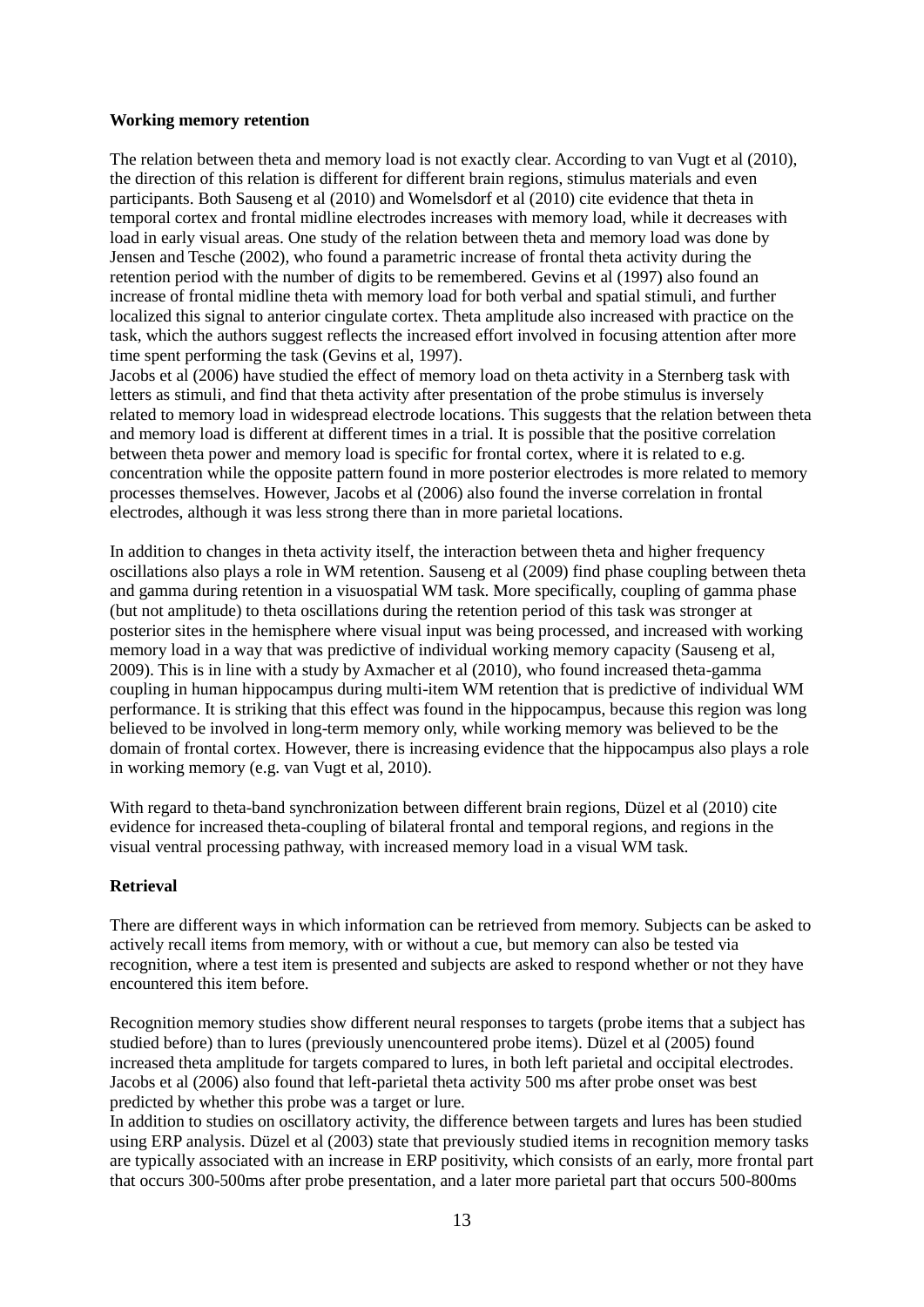post-probe. Düzel et al (2003) also conclude that the ERP components related to recognition memory mainly reflect oscillatory activity in the theta and alpha bands. Nevertheless, Jacobs et al (2006) believe that the known ERP target-lure effects are not directly related to the theta effect they find, although they cannot rule out the possibility that the two effects are related in a manner that is not captured by their analysis. Furthermore, the authors conclude that their effects are not specific to working memory, and that it is more likely that they result from a more general memory retrieval phenomenon. Alternatively, this theta activity could be part of a mechanism for comparing memory contents to sensory input. This possibility is explored in more detail later in this section. In addition to cortical areas, a study of human hippocampus by Ludowig et al (2008) also shows an ERP old-new effect during retrieval (as well as a subsequent memory effect during encoding).

Many studies of recognition memory distinguish between two kinds of responses: "remember", where subjects correctly recognize the item and are able to recall the context in which they first encountered it, and "know", when subjects rate the item as familiar but do not recall any details about seeing the item before. Sauseng et al (2010) cite evidence that theta is involved in the distinction between remember and know trials. Specifically, they describe two studies by Klimesch and others showing that remembered items elicit a longer theta response than items that were only familiar and that increased confidence about seeing an item before is associated with increased dorsolateral prefrontal and superior parietal theta activity.

Nyhus and Curran (2010) state there is evidence for greater hippocampal and posterior gamma and theta power for correctly remembered items, which the authors interpret as a hippocampal reinstatement of episodic memory representations in posterior cortex. Düzel et al (2010) also believe that recollection depends on the convergence of information from different brain regions in MTL, and that theta oscillations are involved in the coordination of interactions between these areas. A recognition memory study by Guderian and Düzel (2005) shows increased theta amplitude during remember versus know trials in prefrontal, mediotemporal and visual brain areas. The authors believe this reflects the binding of distributed cortical representations during the recollection of a study episode, via a link between cortical areas and hippocampus.

Among other variables, Jacobs et al (2006) have also studied theta effects of confidence in recognition memory. In a classic Sternberg task, they found that left-parietal theta was initially (300 ms postprobe) correlated with the degree of match between the probe item and a subject's memory contents, as measured by a variable that incorporates both target/lure and relative reaction time. This effect is later replaced by the effect of target/lure status itself, that best predicted left-parietal theta 500 ms postprobe. The authors suggest that the early effect may be a graded familiarity signal, while the later target-lure effect reflects recollection. This would be consistent with the time course of ERP effects found by Curran (2000), where a familiarity-related component also occurred earlier in time than a component that reflected recollection.

In a review of the role of theta and memory retrieval in goal-directed behavior, Womelsdorf et al (2010) conclude that the previously described synchronization between brain areas via theta oscillations is important for the retrieval of information from both working memory and long-term memory in the service of decision making. This can also involve types of information that are not typically tested in memory tasks, like rules about the relationship between different stimuli, responses and rewards.

As in encoding and retention, the interaction between theta and gamma oscillations is also important at retrieval. Nyhus and Curran (2010) cite evidence that theta oscillations modulate gamma oscillations in anterior temporal scalp locations and hippocampus during successful retrieval. In support of Jensen and Lisman's (1998) model, Sauseng et al (2010) cite evidence for theta phase resetting during WM retrieval in humans. Furthermore, they state that matching of sensory input with memory content in a recognition memory task involves transient synchronization of theta and gamma oscillations. In an earlier recognition memory study, Sauseng et al (2008) showed a theta phase reset in parietal and parieto-occipital locations shortly after probe onset, which led to increased theta-gamma phase coupling. The authors believe this reflects the integration of top-down and bottom-up information to facilitate matching (see below for more on top-down control of memory performance). This process is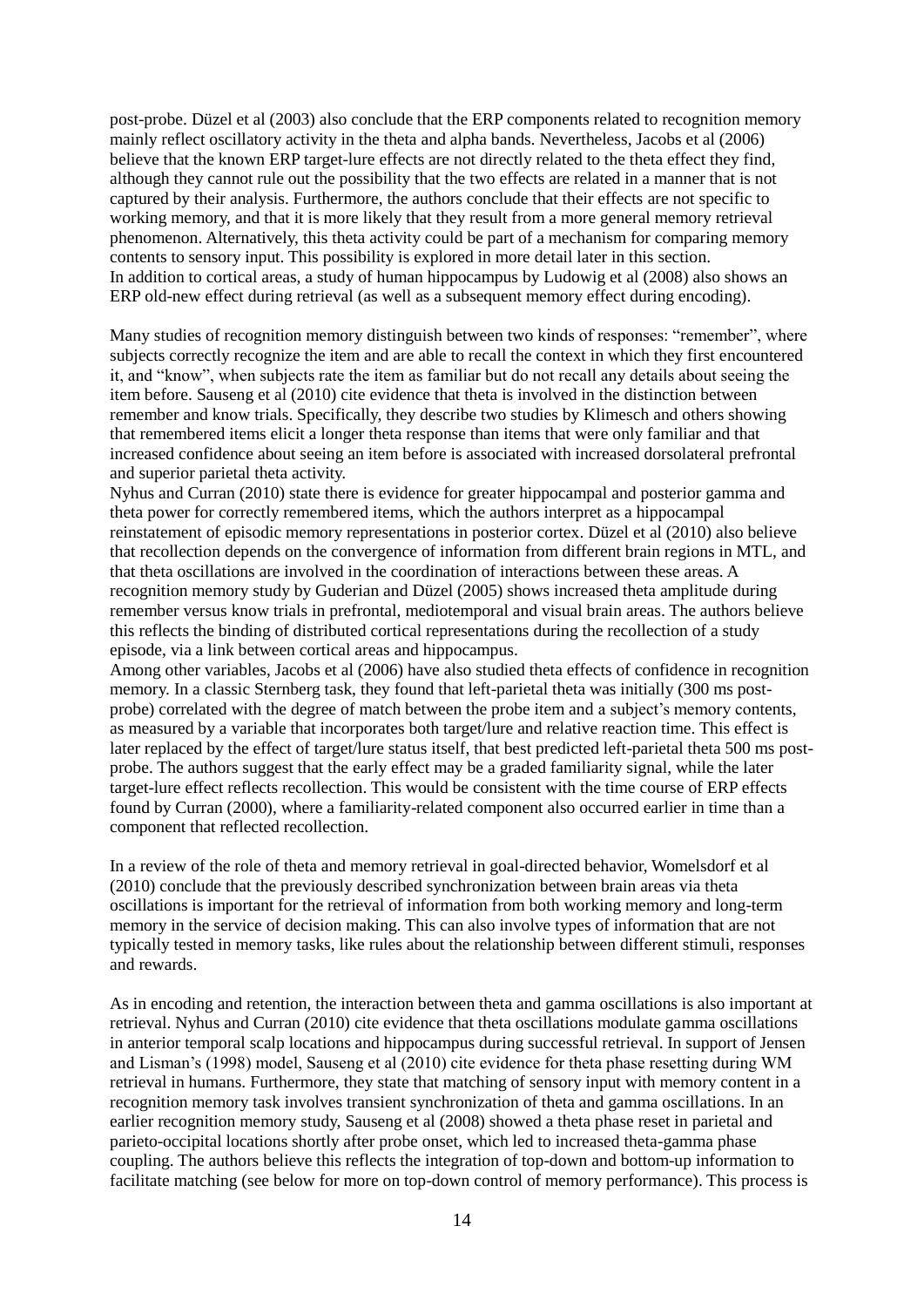believed to be initiated by frontal cortex, consistent with the findings of Düzel et al (2003), where targets are accompanied by an ERP response that starts in frontal cortex, and is only found in parietal cortex several hundred milliseconds later.

While the study by Sauseng et al (2008) involved longer-term episodic memory, a later study found similar results in a visuospatial Sternberg-like WM task, where stronger theta-gamma synchronization was observed in right parietal and occipital electrodes during match trials compared to non-match trials (Holz et al, 2010). This suggests that the process of matching memory contents with sensory input is the same for information maintained across different time scales. The involvement of gamma activity in such a general matching process is consistent with a model proposed by Herrmann et al (2004), in which early gamma oscillations in memory experiments reflect the comparison between top-down (memory) and bottom-up (sensory) information, while late gamma activity reflects the utilization of the outcome of this process.

The findings of Sauseng et al (2008) also suggest an alternative interpretation for the increased parietal theta activity found by Jacobs et al (2006) for increasing degrees of match between the probe items and memory contents, and later in the trial for targets compared to lures. Here, too, theta activity could be part of a mechanism where items in memory are compared to sensory input.

## **Encoding versus retrieval**

Although there are many similarities between theta effects found during encoding and retrieval (e.g. increases in amplitude and coupling to gamma oscillations), there are also several studies that attempt to distinguish the neural mechanisms underlying these two stages of the memory process.

Hasselmo et al (2002) propose a model where hippocampal theta is involved in reversal learning, because encoding and retrieval occur at different phases of theta oscillations. According to this model, encoding is most effective during the trough of the theta cycle, when synaptic input from entorhinal cortex to CA3 and CA1 and the potential for LTP in synapses from CA3 are strong, but currents arising from CA3 are weak (Sauseng et al, 2010). Conversely, retrieval of existing stored associations is best when input from CA3 and CA1 to entorhinal cortex is strong, which is the case during theta peaks. To support this, there is evidence that synapses arising from CA3 show less synaptic transmission at the peak of local theta, while this is the optimal phase for the induction of LTP (Hasselmo et al, 2002). This model is supported by a, iEEG study by Rizzuto et al (2006), who find a 180˚ phase difference in theta between encoding and retrieval in a verbal Sternberg task.

Colgin et al (2009) link this model to gamma oscillations. They show that gamma oscillations in CA1 can be divided into slow and fast components, that each interact with different brain areas at different phases of local theta oscillations. Fast gamma oscillations in CA1 synchronize with fast gamma in medial entorhinal cortex at the trough of the theta oscillation. Slow gamma oscillations, on the other hand, synchronize with slow gamma in CA3 during the descending phase of theta. Womelsdorf et al (2010) interpret these findings as reflecting the separation of encoding, which is externally triggered by incoming stimuli, from internally triggered retrieval.

## **Cognitive control**

In relation to the previously described model of Hasselmo et al (2002), Jutras and Buffalo (2010) cite evidence that hippocampal theta influences activity in other brain areas, and Düzel et al (2010) suggest a master-slave relation between hippocampus and other brain areas. In fact, an important question in studies of cognitive functioning is whether the interaction between different brain areas is based on mutual entrainment, or whether one brain region controls the activity of the other areas involved in a task.

An important characteristic of working memory, and a reason why it is such a good model for the study of other complex cognitive functions, is the fact that WM tasks often require the use and coordination of many different cognitive sub-processes (Sauseng et al, 2010). A very influential model of working memory was originally proposed by Baddeley and Hitch in 1974 and later extended by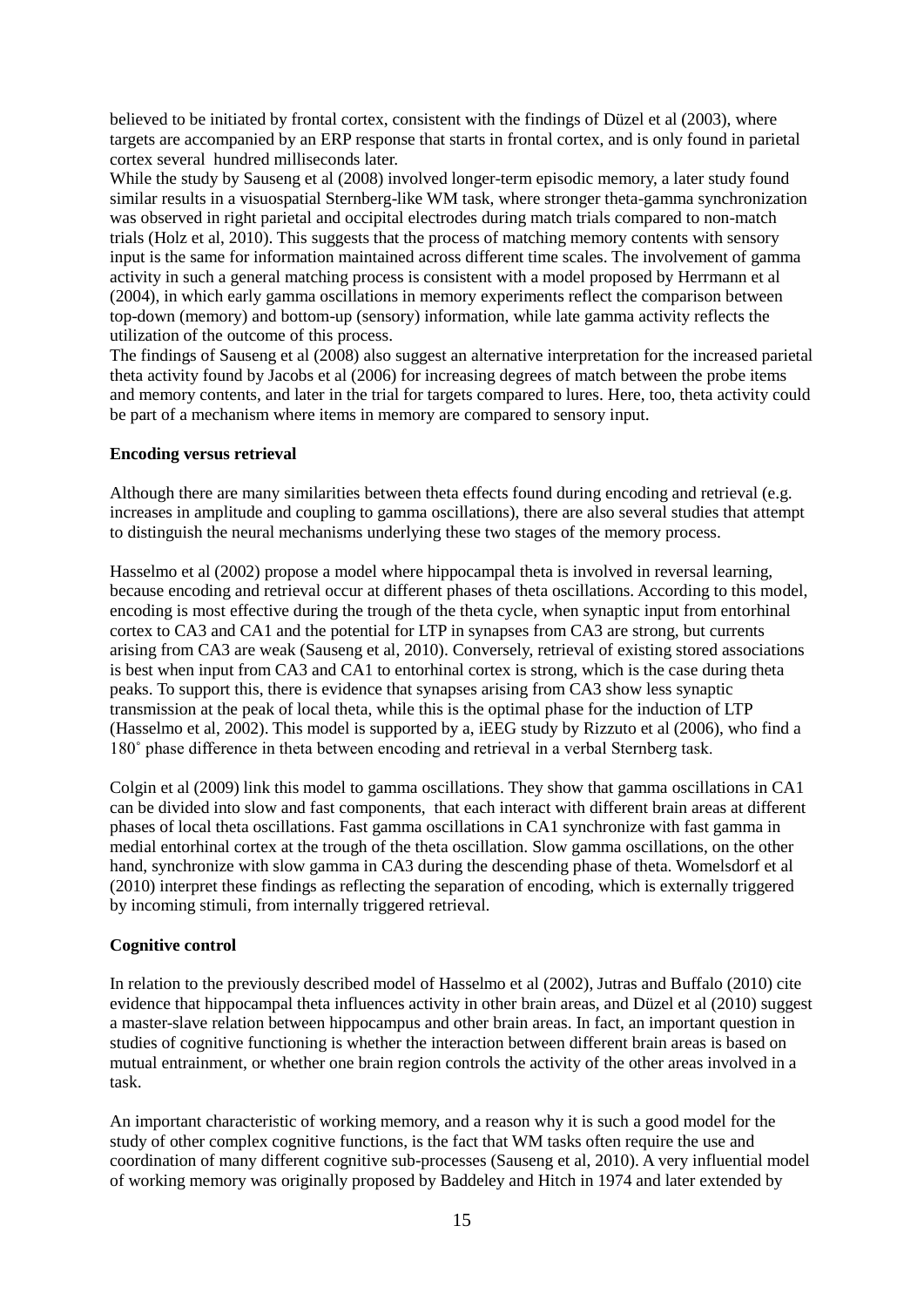Baddeley (2000). In this model, the working memory system contains several modality-specific slavecomponents, which are controlled by one central executive. Combined, this system is able to integrate and manipulate information from different modalities and sources, including long-term memory. Although this model is conceptual, and not related to specific brain structures, many studies indicate that the central executive function is performed by neurons in prefrontal cortex.

According to Baddeley's model, verbal and visuospatial information rely on independent storage systems in different cortical networks. Sauseng et al (2010) cite evidence from Wu et al (2007) that when information from both modalities needs to be combined, there is stronger theta in bilateral dorsolateral prefrontal cortex, and stronger theta coherence between frontal sites and between left frontal and right temporal sites. This supports Sauseng et al's (2010) idea that interregional theta synchronization is important for the combined activation of cortical networks involved in different sub-processes of a complex WM task. In addition, the authors describe findings of Sarnthein et al (1998), who also find theta synchronization between prefrontal cortex and temporo-parietal sites during WM retention of verbal and visuospatial information, an effect which is most prominent in the left hemisphere for verbal information, and in the right hemisphere for spatial information. Sauseng et al (2010) describe similar findings in their own work for encoding and retrieval, and suggest that this reflects the activity of a prefrontal supervisory attention system which initiates an interaction with posterior, modality-specific storage systems via theta coherence.

In addition to encoding, retention and retrieval of information, the proposed central executive is also capable of manipulating information in the working memory store. In relation to this, Sauseng et al (2010) discuss mental arithmetical tasks, a class of WM tasks which require retention, frequent updating and manipulation of information in working memory. These tasks have also been found to rely on theta activity. Mizuhara and Yamaguchi (2007) found evidence for increased theta-coherence between bilateral prefrontal sites, and between left PFC and right parietal sites and vice versa. Sammer et al (2007) found an even larger EEG-theta network which included frontal and cingulate cortex, superior parietal and superior temporal areas, hippocampus and insular cortex. Furthermore, Sauseng et al (2010) describe evidence from their own studies for the involvement of a fronto-parietal theta network in a visual mental comparison task, which they believe also reflects the activity of a central executive mastering areas involved in sub-processes.

In addition to this evidence from mental arithmetical tasks, Griesmayr et al (2010) used a verbal delayed-match-to-sample task in which they compared a simple retention condition with a condition where information needed to be manipulated. They found that manipulation caused an increase in frontal midline theta, and in phase-coupling of frontal and left parietal gamma activity to this frontal theta activity in the negative slope before a theta peak. Sauseng et al (2010) interpret this as evidence that in addition to interregional theta synchronization, interregional coupling between theta and higher frequencies also plays a role in integrating different sub-processes required in a working memory task. This view may be combined with Jensen & Lisman's (1998) model of theta-gamma coupling in working memory by the possibility that task-specific content and sub-processes may be (partly) represented by gamma oscillations in task-specific brain areas, while these gamma oscillations are coordinated by frontal cortex via theta synchronization.

In line with Sauseng et al's (2010) views on working memory, Nyhus and Curran (2010) highlight the fact that episodic memory performance also relies on many different subprocesses, performed by widely distributed brain areas. They believe that it is important to identify the role of oscillatory activity in each different sub-process, something that may be done using multivariate analysis (Kahana, 2006; Jacobs et al, 2006). Nyhus and Curran (2010) suggest that top-down control in episodic memory is also established via frontal theta oscillations and synchronization between frontal and posterior brain areas. They show evidence that both during encoding (e.g. Weiss & Rappelsberger, 2000) and during retrieval (e.g. Düzel et al, 2005), increased frontal theta power and theta coherence between frontal and posterior (parietal and temporal) regions are associated with more successful memory performance. In addition, they view early theta power increases over frontal scalp locations as evidence of frontal top-down control at retrieval.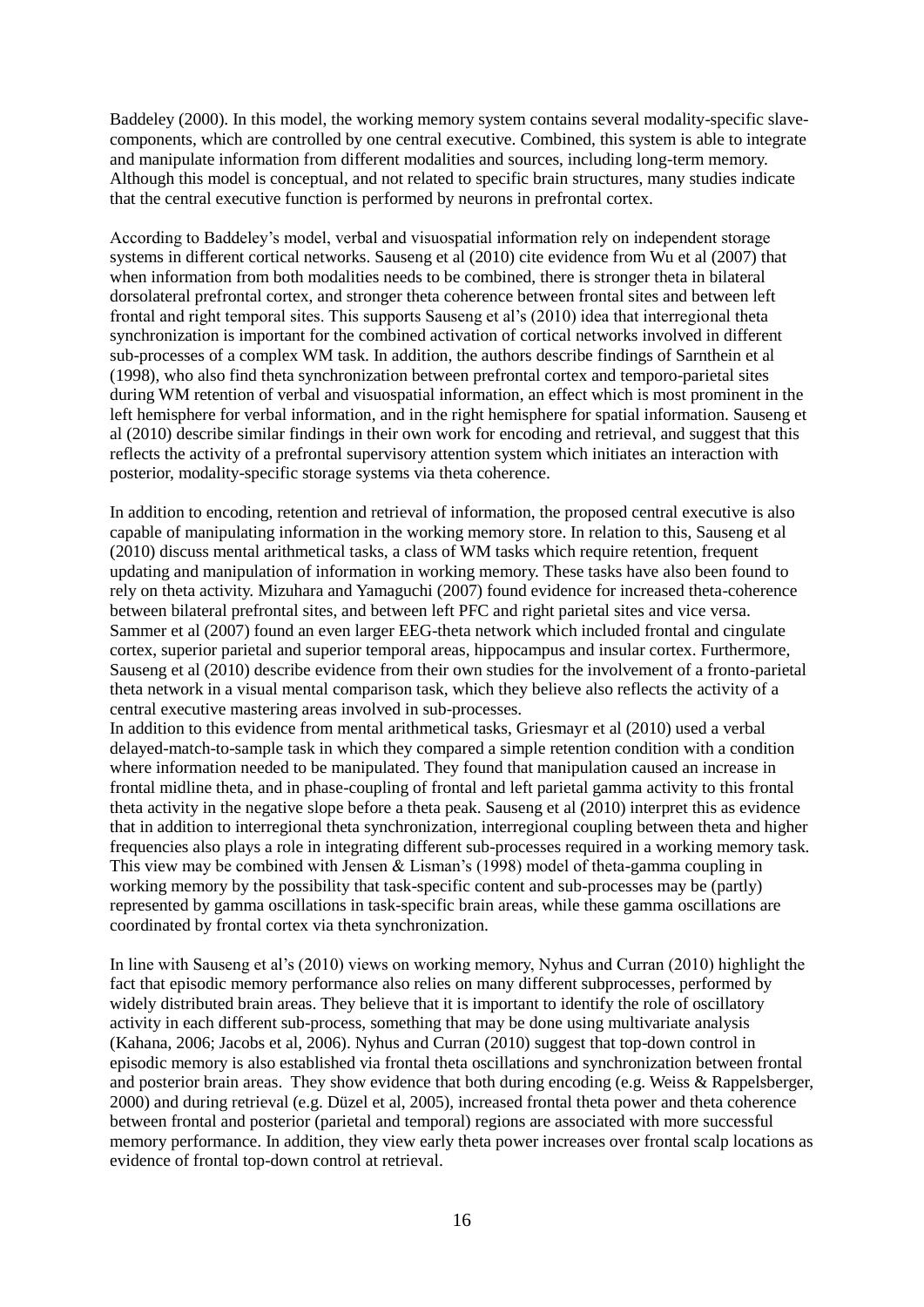Combining extensive evidence for the role of theta activity and its interactions with higher frequencies during memory performance, Nyhus and Curran (2010) propose a model of episodic memory in which gamma serves to bind modality-specific perceptual representations in cortex and episodic representations in hippocampus and, in line with Lisman and Idiart's (1995) model, theta oscillations serve to temporally order these separate item representations. Consequently, the authors predict that tasks where the temporal order of items is important should elicit stronger theta/gamma coupling. The model also states that theta/gamma patterns present at encoding are reinstated in cortex at retrieval via feedback projections from hippocampus. Finally, frontal-hippocampal theta oscillations provide topdown control for selective encoding and retrieval of episodic memories.

Based on Lisman and Idiart's model, Sauseng et al (2010) also believe that the phase relation of gamma and theta that is involved in encoding is also important during retrieval. As described before, there is evidence that matching between sensory input and memory content relies on transient synchronization of theta and gamma oscillations (Sauseng et al, 2008). The same study also provides evidence for top-down signals from prefrontal cortex. Shortly before and after target presentation, preceding the previously described theta-gamma coupling, Sauseng et al (2008) show interregional theta synchronization in a large network, which they interpret as prefrontal areas providing a template to visual areas. In their view, local gamma activity in these visual areas represents bottom-up sensory input, which needs to be matched to the memory content provided by prefrontal cortex. This view is very similar to the model proposed by Nyhus and Curran (2010).

Nyhus and Curran (2010) conclude that their model is an example of how neural oscillations facilitate transient interactions between different brain regions to perform complex cognitive tasks, and that a better understanding of the role of oscillations during episodic memory performance may inform our understanding of large-scale brain dynamics in general and their relation to other cognitive phenomena. In line with this view, Sauseng et al (2010) conclude that the involvement of theta activity is probably not restricted to working memory tasks, but instead underlies cognitive control in many different cognitive systems. Similarly, the interaction between theta and gamma oscillations is believed to reflect a general mechanism for the organization of cortical processing.

This chapter has shown that theta activity plays a role in many different memory-related subprocesses, similar to what was found for decision making in the previous chapter. In addition, there is evidence that successful memory performance also depends on theta synchronization between different brain areas and synchronization between theta and higher frequencies. These findings have led several authors to propose theories about the role of theta in cognitive functioning in general. In the next chapter, we will discuss whether these theories are also applicable outside the field of memory, by seeing if they are consistent with the theta activity found in decision making tasks.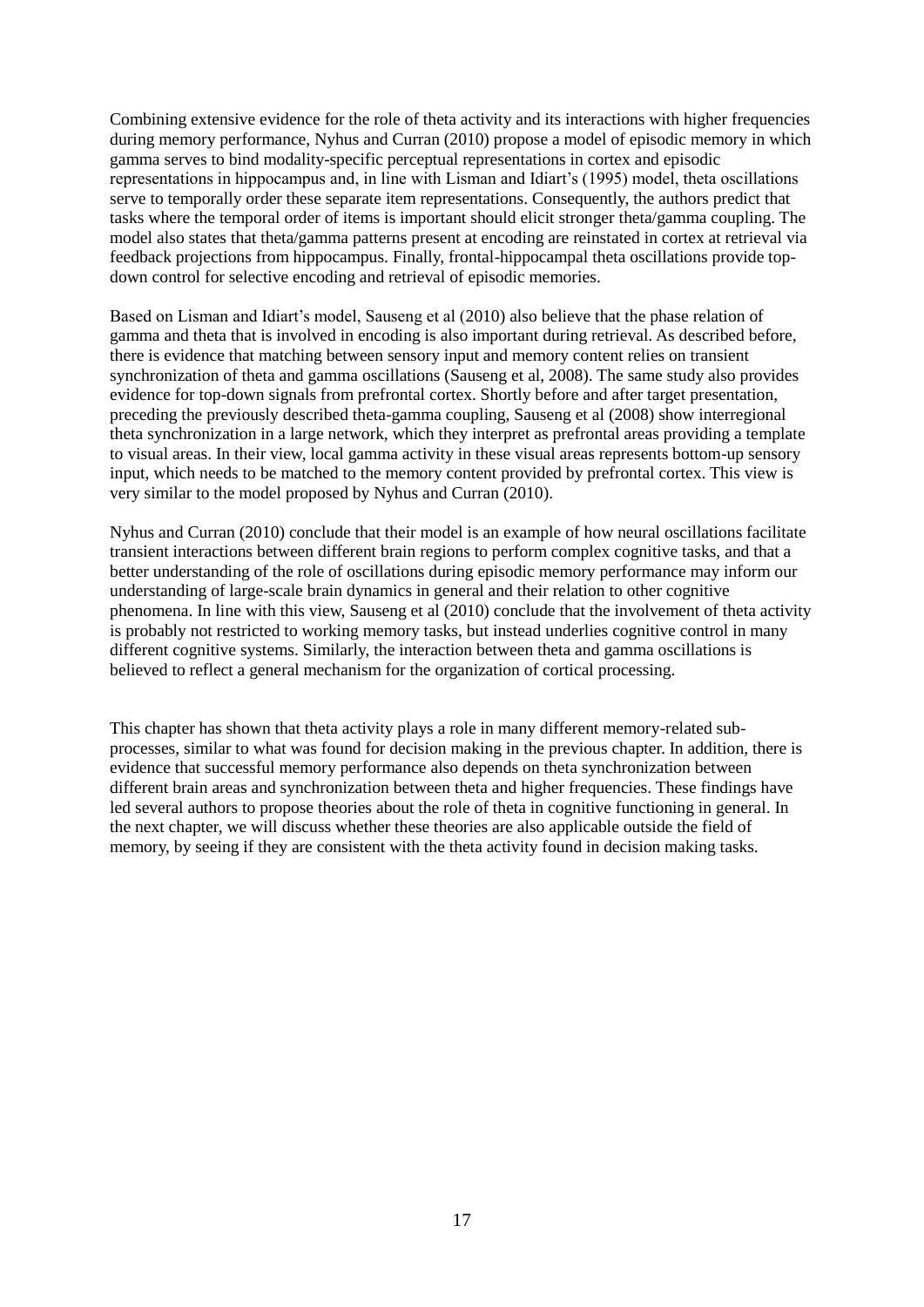# **Chapter 3: The role of theta activity in memory and decision making: similarities and differences**

When we compare the previous two chapters, it is clear that memory and decision making are performed by different networks of brain areas. However, there are several brain areas where activity is associated with improved performance on both types of tasks. Moreover, it is striking that the function ascribed to these areas is the same in both cases: executive functioning, or top-down control over the activity of other brain areas. This suggests that certain principles of network organization play a role in both memory and decision making, and that these may be important for cognitive processing in general. In this chapter, we will point out some of the similarities and discuss how they could fit into a broader view of cognitive functioning.

On the other hand, there are brain areas and patterns of activity that are only found in one of the two tasks. In some cases, it is unclear to what extent this is due to a real difference between the neural networks performing each task and to what extent certain things simply have only been looked at in one context. The second aim of this chapter will be to point out caveats in the literature, and possible directions for future research that could help determine where the real similarities and differences lie between the sets of brain areas involved in memory performance and decision making and the mechanisms they use to communicate.

# **Frontal cortex: central executive?**

One of the things that stand out in the previous two chapters, is that many different studies show the involvement of frontal brain areas. Not only do they show task-related theta activity, many of these studies also suggest synchronization between frontal cortex and other brain areas, and several different theories of cognitive performance suggest a similar, executive role for frontal cortex. In the first part of this chapter, we will discuss evidence for frontal activity during both memory performance and decision making, and theories about the role of frontal cortex in cognitive functioning in general that would be consistent with findings in both of these fields.

## *Local theta activity*

Many different studies report frontal theta activity during cognitive tasks. Due to the limited spatial resolution of EEG and MEG, it is often not possible to pinpoint the specific part of frontal cortex where activity is coming from. In many cases, authors report a general "frontal midline theta", which is theta activity at electrode Fz, during the performance of cognitive tasks. For example, both Gevins et al (1997) and Jensen & Tesche (2002) find an increase of frontal midline theta with memory load. Jacobs et al (2006) find that central theta is best predicted by a subject's confidence, while Marco-Pallares et al (2008) show an increase in medial frontal theta for negative feedback. Several different authors name anterior cingulate cortex (ACC) as a likely source of frontal midline activity (e.g. Gevins et al, 1997; Onton et al, 2005), although other parts of frontal cortex cannot be ruled out as generators at this point. In any case, this activity is reported in a wide range of cognitive tasks.

A signal that is often found in the same electrode locations as frontal midline theta, are the ERP components described in relation to errors and feedback: the ERN and FRN. There is discussion in the literature on the hypothesized relation between frontal oscillatory activity and ERP, which we will not describe in detail here (but see e.g. Yeung et al (2007) and Trujillo et al (2007) for two different views on the origin of the ERN, and Sauseng et al (2007) for a review), but many authors believe these particular components to originate in ACC. For example, Marco-Pallares et al (2008) cite evidence that the ERN is related to frontal theta activity. If this is the case, the large similarity between the ERP signal characterizing errors (the ERN) and the ERP response to feedback (the FRN) also suggests a similarity of theta activity in frontal brain areas, possibly ACC, across different stages of the decision making process.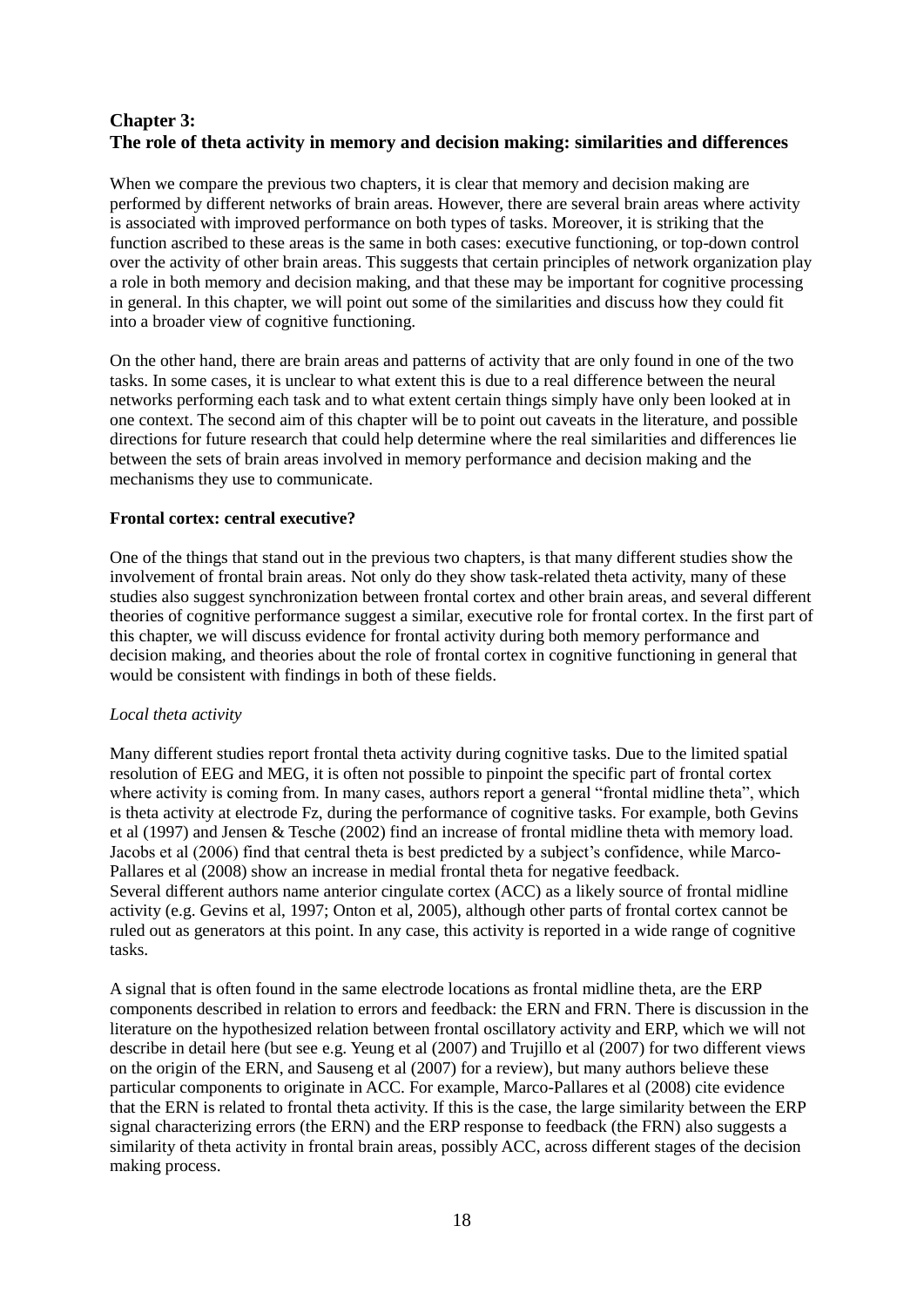In addition to effects on frontal midline theta, several studies have also found decision making related activity in PFC in particular. One example is the work of Cavanagh and colleagues (2009, 2010) who have found increased theta activity within and between medial and lateral PFC at several different stages of the decision making process. As for ACC, even if we cannot be certain if it is the source of frontal midline theta, it is widely believed that this area is crucial for decision making. Its involvement has been found at every different stage of these tasks, from the decision point to feedback processing and behavioral adaptation (reviewed in chapter 1).

Several different studies have also found effects of working memory load on frontal midline theta (Sauseng et al, 2010; Womelsdorf et al, 2010). As discussed in chapter 2, there is ample evidence for the involvement of (pre)frontal cortex in encoding and retrieval of information in working memory. However, there is some evidence this part of the brain is also involved in long-term memory. For example, Sederberg and colleagues (2003, 2007) found subsequent memory effects in frontal cortex during memory tasks that went beyond the short time span and limited number of items of working memory. There is also evidence for synchronization between frontal cortex and posterior brain areas during episodic memory tasks (e.g. Weiss & Rappelsberger, 2000). Nyhus and Curran (2010) formulated a model of episodic memory in which frontal cortex is involved in top-down control of selective encoding and retrieval. This is very similar to Sauseng et al's (2010) model of working memory performance, in which frontal cortex also provides top-down control over memory processes in other brain areas via synchronized theta oscillations. The similarity between these two models suggests that at least in these two forms of memory, frontal cortex plays a similar role.

Instead of simply interpreting frontal theta effects as strictly decision making or working memoryrelated, it is interesting to ask whether they reflect something that goes beyond memory functioning per se, possibly the neural correlate of a more general cognitive phenomenon such as task difficulty or increased concentration.

As a result of the poor spatial resolution of EEG, it is not possible to know whether the frontal midline theta observed during decision making and memory tasks originates from the same or different areas within frontal cortex. This also makes it difficult to determine whether frontal midline theta reflects the same cognitive process in different tasks or whether it reflects different mechanisms, occurring in nearby parts of frontal cortex. In addition to this problem, between studies that do look at smaller subsections of frontal cortex and assign specific roles to them separately, there are a lot of similarities in the activity patterns and proposed functions of these different parts of frontal cortex. All of this makes it difficult to determine whether there are systematic differences between the roles of different frontal areas. We will discuss the evidence that is available, but hopefully future research will shed more light on this issue.

Despite these limitations, it is clear that several different parts of frontal cortex show theta activity during both memory and decision making tasks, and that this activity is predictive of how well a task is performed. This suggests that theta activity in frontal cortex is crucial for successful performance, at least in these two domains. Moreover, the fact that frontal theta activity is seen in such a wide range of different tasks, and at different stages within tasks, suggests that its involvement is not restricted to memory and decision making alone, but is likely to be a characteristic of cognitive functioning in general. The next section will outline a number of cognitive sub-processes this frontal theta activity may reflect.

## *Theoretical views on the role of frontal cortex*

An important candidate for a common sub-process that is required in many different cognitive tasks, is cognitive control. Indeed, this concept has been tied to frontal theta activity by several different authors. As described in chapter 2, Sauseng et al (2010) believe that frontal theta activity is not restricted to working memory, but is likely to play a role in cognitive control in many different cognitive tasks. Although the term "central executive" is most often found in models of working memory, the concept of cognitive control can also be found in decision making literature. In fact, the idea of an action monitoring system that evaluates and guides the performance of different brain areas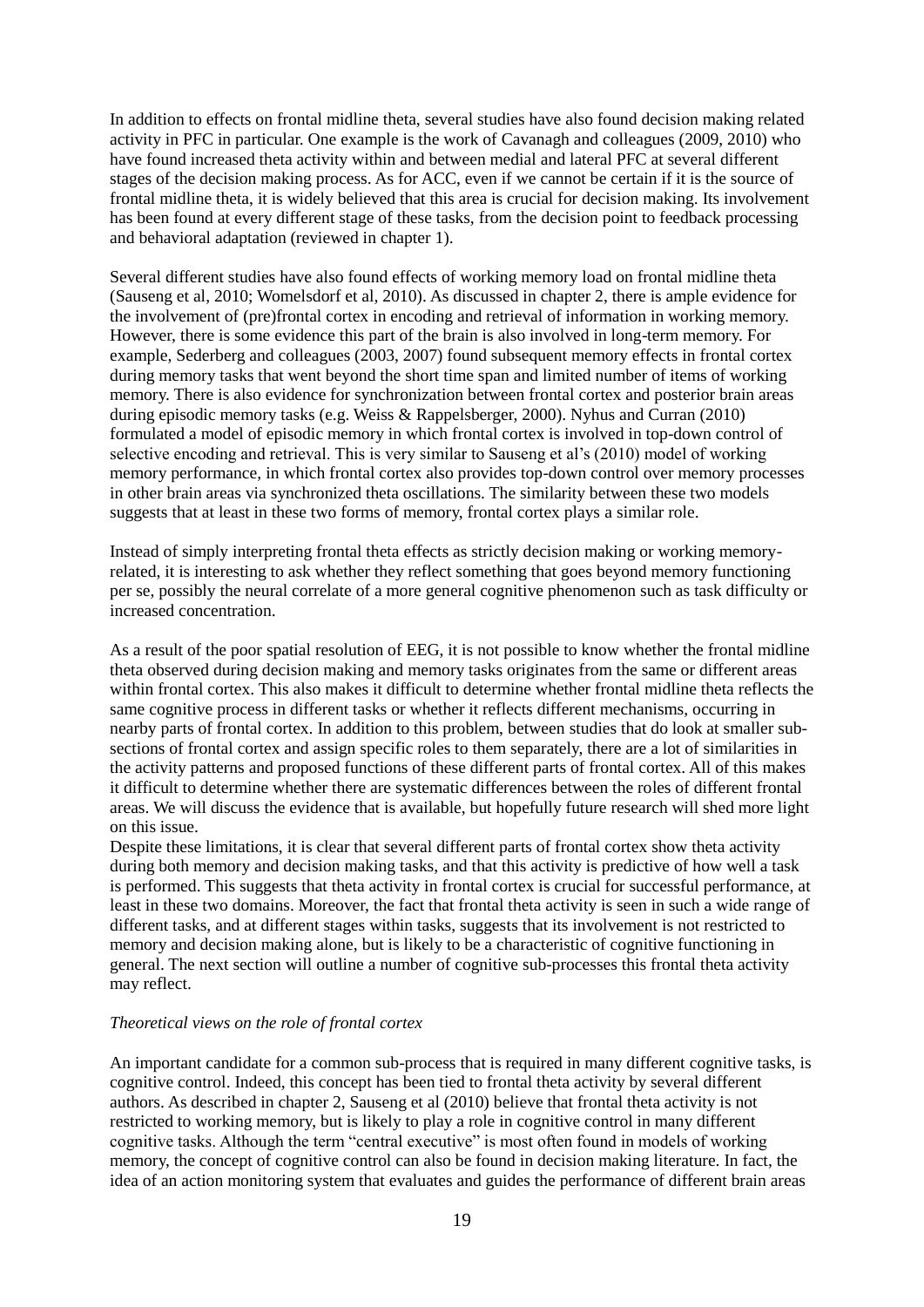performing sub-processes of the decision making process is very similar to the proposed function of the central executive in working memory. Moreover, this function is also associated with frontal brain areas: the area most often named as the hub of action monitoring networks is ACC, but there is also evidence for a role for PFC in action monitoring (e.g. Cavanagh et al, 2009; 2010).

Womelsdorf et al (2010a) show evidence that both areas are involved in the retention of task rules in a reversal learning task. However, while PFC showed the fastest response after several trials with the same rules, ACC was quickest right after task rules were switched. This suggests that in this particular task, there may be subtle differences between the roles of different parts of frontal cortex, where ACC may be more involved in tracking changing task demands and re-establishing new task rules after a change. Interestingly, Onton et al (2005) offer a similar interpretation for activity observed during a working memory task. The authors suggest that variations in frontal midline theta, likely originating from ACC, reflect adjustments of medial frontal cortex to changing task demands. This study, using a working memory task, illustrates the idea that the tracking of task demands is required during many different cognitive tasks, and that the same neural network is likely to perform this function across different tasks.

In line with such a view, the response of ACC to changes in memory load can also be interpreted as a response to increased task difficulty. Jacobs et al (2006) found that central theta was best predicted by a subject's response confidence, which would be lower on more difficult trials. According to Jacobs et al (2006), the ERN that is observed during error trials may also reflect the fact that error trials tend to be more difficult and associated with decreased confidence, rather than errors per se.

An increase in task difficulty may in turn reflect a need for increased cognitive control, implemented by increased activity of executive brain areas. This is consistent with the increase in frontal theta that is found in more difficult trials, but also with many of the other cases in which such an increase is found. As discussed before, many different studies also find an increase in frontal theta activity in response to negative feedback and/or prediction error, and accompanying adaptations of behavior following feedback (reviewed in chapter 1). All of these could be interpreted as cases of an increased need for cognitive control.

Other authors also believe in a broad executive function for prefrontal cortex. For example, Miller and Cohen (2001) propose a general theory of PFC function in which PFC exerts top-down control over behavior by maintaining representations of goals and influencing activity in other brain areas in such a way that goals can be achieved. This view is not restricted to one type of cognitive task or one set of brain areas being manipulated by PFC.

Badre and Wagner (2004) performed an fMRI study to dissociate the different roles of dlPFC, frontopolar cortex and ACC during goal-directed behavior and conclude that each of these areas has a different function. However, with regard to ACC, they conclude that it shows a broad sensitivity to cognitive control demands, also suggesting a generalized control function for this area.

Again, there is some indication that there are differences between the exact roles of different frontal brain areas. As discussed in chapter 1, Cavanagh et al (2009, 2010) have looked at theta activity in medial and lateral PFC at different stages of a decision making task. Taking all their findings together, the authors proposed that mPFC is involved in the immediate signaling of and response to errors and prediction violations, while lPFC is more involved in control processes that require working memory, such as delayed behavioral adaptation (Cavanagh et al, 2010).

## *Theta: cognitive state?*

Another way to phrase the idea that theta activity is not task-specific, in a way that is not restricted to frontal cortex, is the possibility that theta activity represents or facilitates a generalized "cognitive state" that enables successful memory encoding, but also other forms of cognitive functioning. Evidence for such a view can be found particularly in the memory literature. This proposed "cognitive state" may be translated to psychological terms like increased concentration, attention or mental effort. However, such a statement is difficult to verify because these concepts are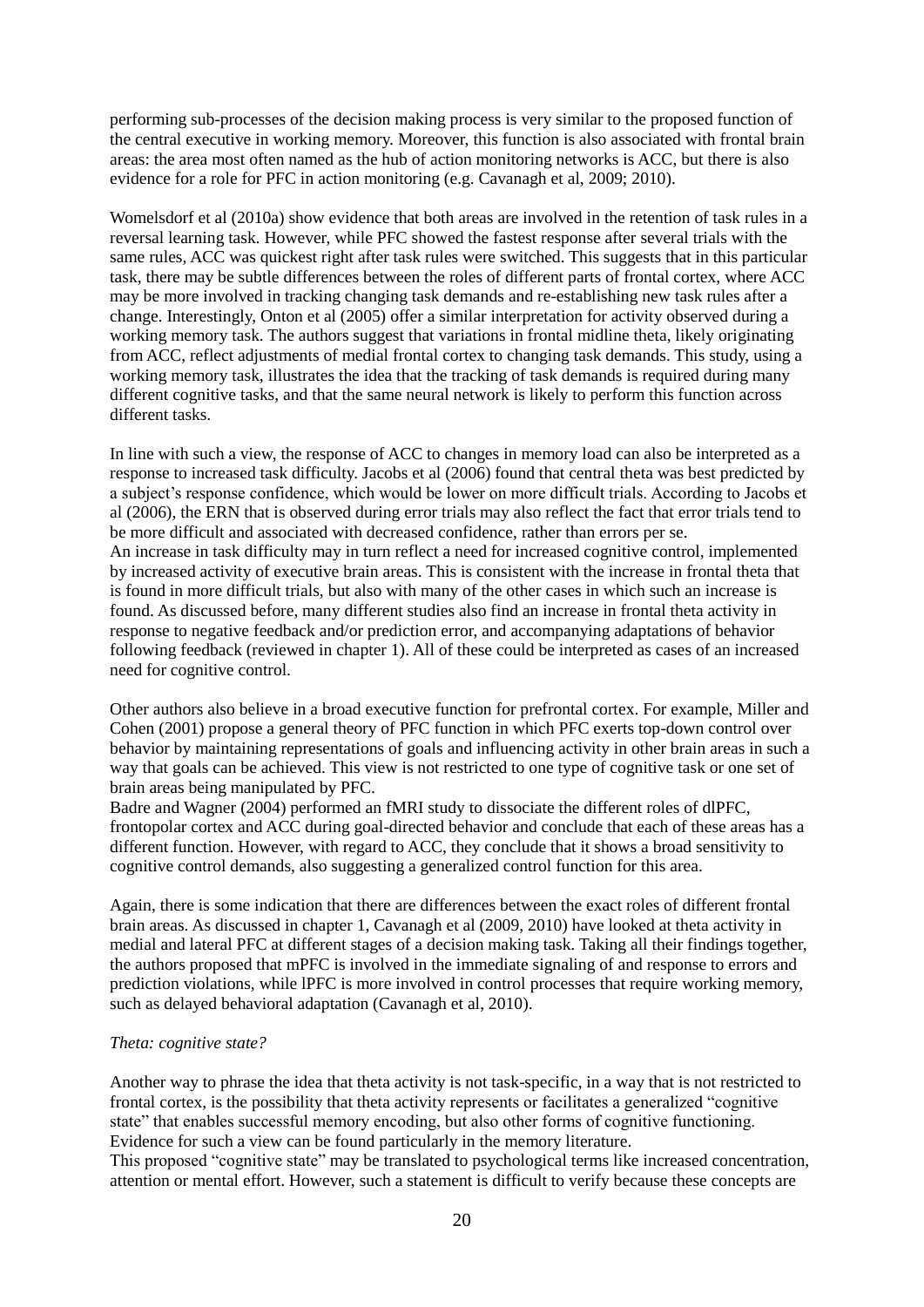difficult to grasp in an experimental setting. In some of the tasks that have been discussed so far, one manipulation that would cause differences in this variable is task difficulty. As stated before, several different phenomena associated with increased difficulty, like higher working memory loads and decreased confidence, are associated with increased theta activity. This may indeed reflect the increased concentration that is required during such trials.

One example of theta activity that could be interpreted in such a way, is the activity found by Raghavachari et al (2001). During the Sternberg working memory task, this study found widespread theta activity that increased at the beginning of a trial, and did not decrease again until a decision had been made. The authors called this phenomenon the "cognitive gating" of theta oscillations. Rather than reflecting one particular sub-process, it is possible that such constantly increased theta activity represents some characteristic of cognitive tasks in general.

Another interesting finding that suggests that theta does not reflect task-specific processes themselves, but enables cognitive functioning in general, is the finding that encoding success is correlated with medial temporal lobe (MTL) theta activity before stimulus onset (Guderian et al, 2009). According to Jutras and Buffalo (2010), this suggests that theta activity is involved in "generating a cognitive state associated with successful memory formation". However, the authors do not elaborate on how such a cognitive state would be defined. Düzel et al (2010) also cite the findings of Guderian et al (2009), and suggest that baseline theta may in turn be influenced by task context. This would provide a mechanism by which context, e.g. a challenging task environment, can influence the success of cognitive functioning.

A different interpretation of the sustained theta activity observed in these studies may be found in the temporal context model of Howard and Kahana (2002). In this model, temporal context is seen as a variable that slowly changes over time, allowing encoded memories to be linked to the moment in time when they were encoded by being stored with this context variable. According to the model, the activity associated with this context is reinstated when an item is recalled, providing an explanation for the well-known contiguity effect in free recall tasks. Theta activity could encode the representation of such a context variable. It would be conceivable that this representation is also active before stimulus onset, explaining the correlation between baseline theta and subsequent recall. However, this model does not explain the function of increased theta activity in tasks that do not involve episodic memory encoding.

As stated before, decision making tasks also seem to elicit theta activity during every stage of the task, suggesting again that this theta activity is not specific to one particular decision making-related subprocess, but reflects some process or state that is active during the entire task. Such activity can be seen in frontal cortex, but also in nucleus accumbens (e.g. Cohen et al 2009). However, the evidence for this kind of trial-wide involvement of theta activity outside frontal cortex is much less extensive in the decision making literature than in the field of memory. It is not clear at this point whether this is because such activity does not play a role, or because many researchers simply choose to focus on frontal midline theta and ERPs. This makes it difficult to determine whether sustained theta activity can really reflect a generalized cognitive state, rather than just a state of effective memory encoding.

Apart from the limited range of tasks in which widespread sustained theta activity has been found, it is also unclear where in the brain such a cognitive state would be generated. When we look at theta activity outside frontal cortex, there is conflicting evidence with regard to its relation with successful cognitive performance.

In addition to the increase in MTL theta before stimulus onset, Guderian et al (2009) also found a correlated decrease in MTL theta during the retention period that was also associated with better encoding. This is in line with Sederberg et al's (2007) finding of a negative correlation between hippocampal theta power and subsequent recall. In light of these findings, it seems unlikely that MTL theta activity would contain a representation of context or represent some other kind of cognitive state which facilitates subsequent recall. Düzel et al (2010) offer a possible explanation for the discrepancy in MTL by suggesting that the decrease in theta may reflect increased response specificity, enabled by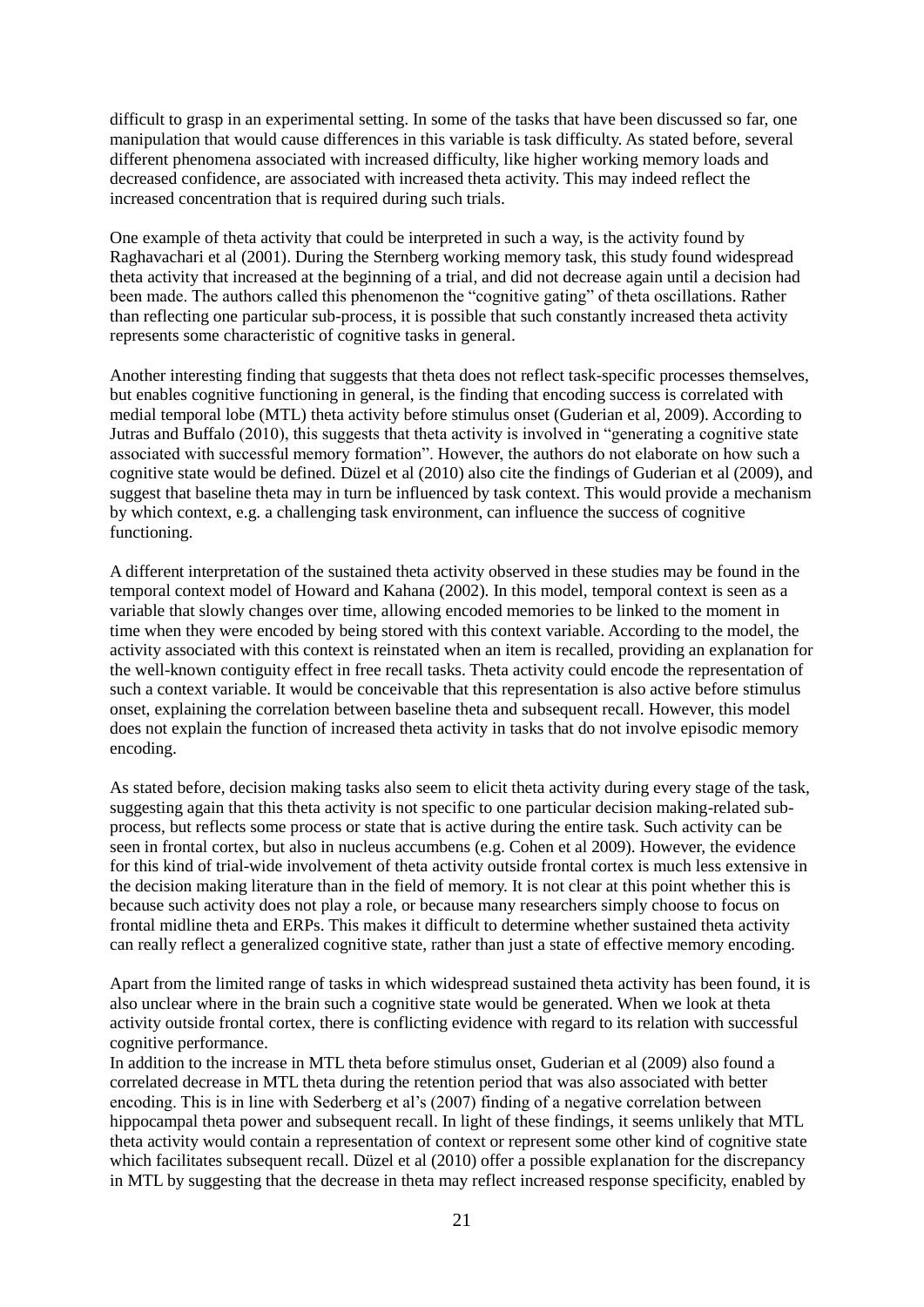preparatory tuning before stimulus presentation. However, Sederberg et al (2006, 2007) also find negative correlations between theta activity and successful encoding in many other electrode locations. In decision making tasks, increased theta is also found during error trials. These findings seem at odds with the idea that widespread theta activity strictly reflects a state of successful cognitive functioning, memory-related or otherwise.

In conclusion, the relation between theta activity and the success of cognitive functioning is not yet clear for many brain areas. This is in part due to conflicting findings, but also to the small number of studies that have been done into, for example, theta activity in posterior brain areas during decision making. With the evidence available now, we cannot conclude that sustained theta activity always facilitates cognitive performance.

What we can conclude from the literature presented in this section is that frontal theta activity seems to be involved in situations of increased cognitive control across a range of different tasks. This may be the oscillatory equivalent of concentration or mental effort, but that is difficult to conclude from the evidence that is currently available. Future studies may be able to shed more light on this by directly examining theta activity in a wider range of tasks that are specifically designed to look at the effect of concentration or mental effort per se, across more different cognitive sub-processes.

Another question is how frontal cortex, if it does indeed have an executive function, could use a sustained increase in theta activity to strengthen its control over other brain areas. The next section will describe possible mechanisms by which such control could be established.

## **Synchronisation with other brain areas and frequencies: top-down control?**

Even if we assume that a sustained increase in frontal theta activity reflects a process like concentration or cognitive control, this does not explain how this activity affects the performance of other brain areas involved in a task. Also, if frontal theta activity is not involved in task-specific subprocesses like memory encoding or reward evaluation, it is unclear how the brain does perform these processes

A possible function of an increase in frontal theta activity could be to promote synchronization with other brain areas and with oscillations at higher frequencies, in order to coordinate and integrate the task-specific sub-processes performed by them. Indeed, many different authors have proposed models in which theta activity serves to connect different brain regions and/or order faster oscillations, some of which have been discussed here (e.g. Jensen & Lisman, 1998; Womelsdorf et al, 2010a; Nyhus & Curran, 2010; Sauseng et al, 2010).

## *Theta synchronization between brain areas*

As described in the previous chapter, many studies show that successful (working) memory performance is associated with increased theta synchronization between different brain areas. For example, theta synchronization between frontal and posterior electrodes has been demonstrated during memory encoding (Weiss & Rappelsberger, 2001), working memory retention (Sarnthein et al, 1998) and retrieval (Sauseng et al, 2010) and manipulation of information in working memory (Griesmayr et al, 2010; but see chapter 2 for more examples of all of these). Düzel et al (2010) discuss evidence for increased theta synchronization between bilateral frontal and temporal cortex and parts of the visual pathway with increasing working memory load.

With regard to decision making, there is also some evidence for a role of theta synchronization between different brain areas, but it is much scarcer than in the memory literature. There is evidence for task-related synchronization between nearby areas like mPFC and lPFC (Cavanagh et al, 2009; 2010) or left and right nucleus accumbens (Cohen et al, 2009), but evidence for synchronization on a larger scale is difficult to find. Cohen et al (2009) also showed an increase in theta synchronization between bilateral nucleus accumbens and Fz during task performance compared to baseline, but this did not differ between different task conditions (e.g. losses versus wins). In a different kind of study,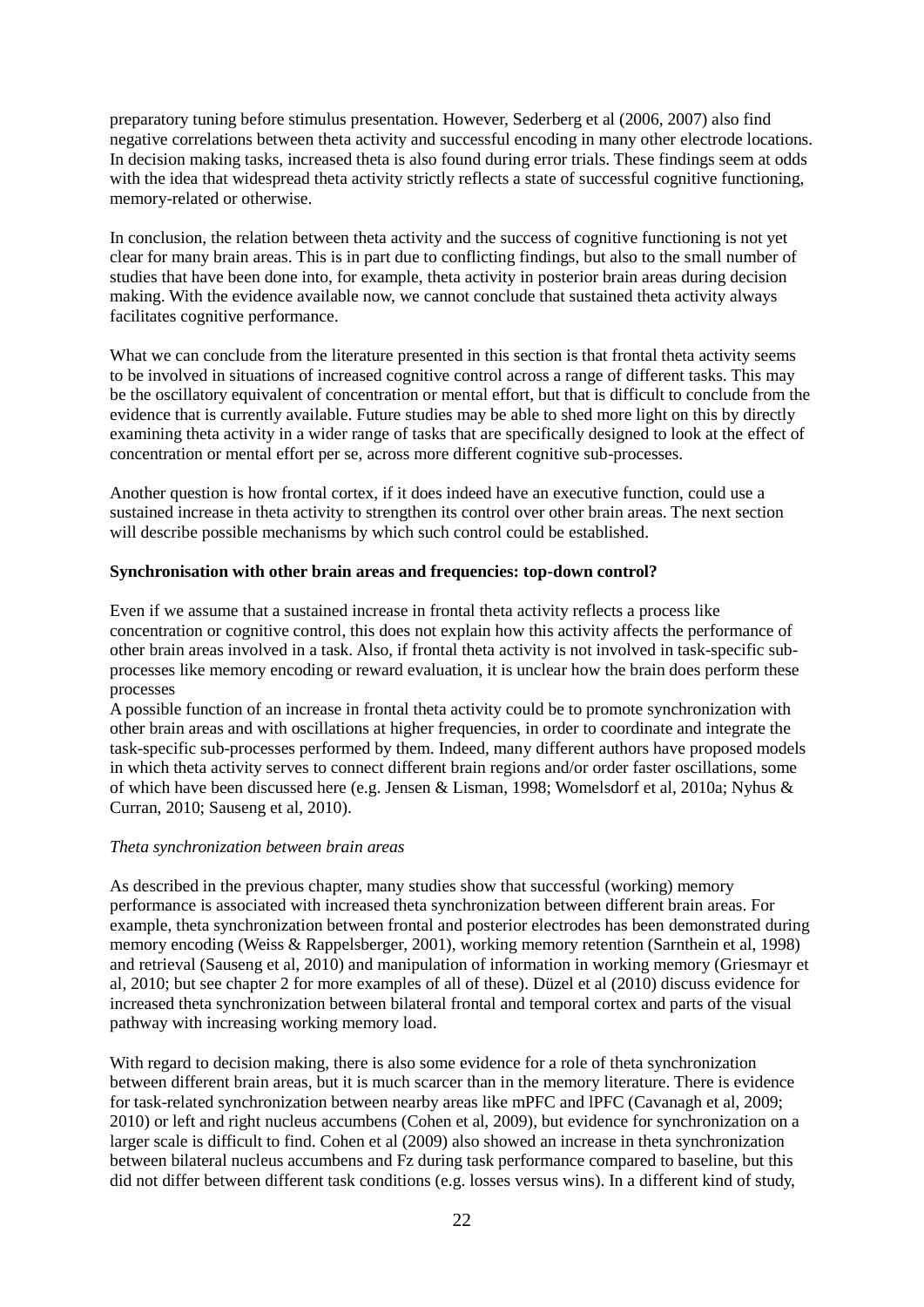Wang et al (2005) looked at the spike patterns of individual neurons in ACC and conclude that the activity of these neurons is modulated by prefrontal cortex in a way that is larger for more difficult tasks and errors. The authors believe this modulation gates output of ACC to neurons in temporal and frontal cortex via theta phase-locking in the service of dealing with the consequences of a response.

It is striking that in nearly all the cases where it was associated with more successful memory performance, theta synchronization involved frontal cortex in addition to more posterior areas. For example, Sarnthein et al (1998) found theta synchronization between PFC and temporo-parietal sites during WM retention, where the hemisphere in which this synchronization was strongest depended on the modality of the information being retained. If we consider frontal cortex as an area that is not specific to one particular cognitive task, given what was discussed in the previous paragraph, this suggests that more task-specific functions (such as memory operations) are performed by the more posterior areas that frontal areas synchronize with. Indeed, the difference in hemisphere in the study of Sarnthein et al (1998) suggests that while PFC is always involved, the other areas that are recruited depend on the exact requirements of the task at hand. Unfortunately, as discussed above, EEG cannot be used to determine exactly in which brain area synchronization occurs. As a result, it is difficult to say on a smaller spatial scale whether the areas that are synchronized with are different for different (parts of) tasks.

Another question of neuronal communication that arises when synchronization is found, concerns the *nature* of the cooperation between frontal and more posterior brain areas. Several authors have suggested a master-slave relation where frontal cortex controls the activity of other brain regions. In the context of working memory, such an organization would be consistent with the working memory model of Baddeley that was discussed in chapter 2, where the WM system is led by a central executive, believed to reside in frontal cortex, controlling several modality-specific slave components. Indeed, Sauseng et al (2010) propose a model of working memory that is very similar to this view. As discussed in chapter 2, they argue for the existence of a prefrontal supervisory attention system, which interacts with modality-specific storage systems via theta synchronization. This model is very similar to the model that Nyhus and Curran (2010) propose for long-term memory, where synchronization of frontal theta with more posterior brain areas like hippocampus also reflects top-down control of frontal areas on encoding and retrieval. As discussed in chapter 2, Düzel et al (2010) also believe in the role of a master-slave interaction in long-term memory, rather than mutual entrainment between brain areas, although they believe that hippocampus or visual cortex may be responsible for controlling the flow of information instead of frontal cortex.

As the comparison at the beginning of this section makes clear, there have not been a lot of studies that looked at theta synchronization between brain areas in the context of decision making. As a result, it is unclear whether the findings and models presented here can be generalized to decision making, let alone cognitive functioning in general. However, there is some more theoretical evidence that theta synchronization may also play a role in the formation of a decision.

Guderian and Düzel (2005) looked at the difference in oscillatory activity between "remember" and "know" responses. They conclude that recollection (remember), compared to familiarity (know) is associated with synchronized theta activity in a network consisting of prefrontal, mediotemporal and visual brain areas. The authors suggest this finding may be related to the binding of distributed cortical representations of items during memory retrieval. This view is further elaborated on by Düzel et al (2010), who believe that remembering the presentation of an item instead of just knowing the item depends on the convergence in medial temporal lobe of information from different brain areas about the study episode. In their view, this information would be carried by synchronized theta oscillations between these different brain areas. Womelsdorf et al (2010a) propose a similar model for decision making tasks, where a decision is not made until sufficient information becomes available through the activation of different brain areas around a similar phase of theta activity.

Both of these views state that decisions are made following the convergence of evidence from different brain areas via synchronized theta oscillations. This suggests that despite the lack of experimental evidence for large-scale theta synchronization in decision making tasks, it could in fact play an important role in such tasks. Indeed, decision making tasks, like memory tasks, do require the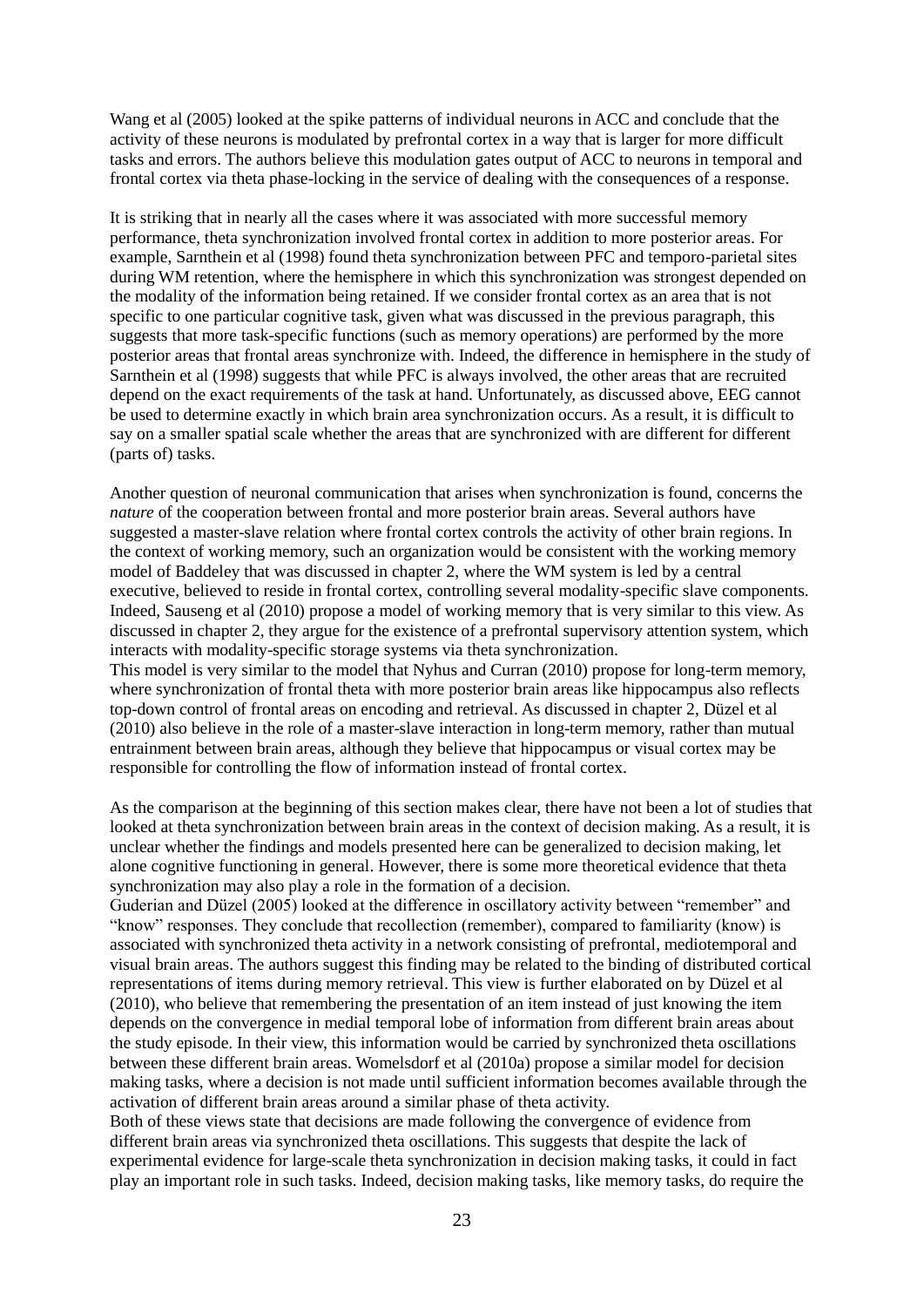successful combination of information from different sources, and the mechanism by which this is achieved has not yet been identified. As a result, it would be a very interesting direction for future research to find out whether theta-band synchronization is involved in that as well. Such a finding would provide compelling support for the view that different forms of cognitive functioning are subserved by similar mechanisms of neuronal communication.

#### *Interactions with higher frequency oscillations*

In addition to synchronization with theta activity in other brain areas, there is also evidence for a role of synchronization between theta and other frequency bands in cognitive functioning. With regard to the functions of these different oscillations and their coordination, several authors discuss why frequencies in the theta band are particularly suited for the purpose of connecting distant brain areas, while higher frequencies, particularly those in the gamma band, would be more suited for task-specific processes and local operations.

Fries (2005) describes how synchronous oscillations are an ideal method to ensure effective implementation of top-down control on a neuronal level: by synchronizing its activity with that of the area to be controlled, a group of neurons can make sure that its signals arrive in the receiving neurons when they are most excitable, which means they are most sensitive to input. Why these oscillations are seen at different frequencies may partly be explained by the conduction delay, or distance, between the different areas whose activity needs to be synchronized. Jensen and Colgin (2007) describe the idea that due to these conduction delays, low-frequency oscillations like theta are particularly suited for synchronizing brain areas over large distances, while gamma is more suited for synchronization in local cell assemblies.

Another idea about the contributions of different frequencies comes from Fell et al (2003), who studied theta and gamma activity in hippocampus and rhinal cortex during the encoding phase of a free recall task. They found that theta-band coherence between these two structures was correlated with memory-related changes in gamma synchronization between the two, suggesting that the two forms of synchronization interact during memory encoding. The authors propose that theta reflects slowly modulated coupling between interacting brain areas, reflecting an "encoding state", while gamma is more suited for the fast coupling and decoupling needed for memory processes themselves. This view, where theta activity is responsible for coupling different brain areas while task-specific content is carried by the faster gamma oscillations, is consistent with the interpretations of several authors who point out that the additional processing time of a single item in the Sternberg paradigm, between 20 and 80ms, is more consistent with one cycle of beta or gamma oscillations (up to 50Hz) per item (Schack et al, 2002; Jensen and Colgin, 2007). Interestingly, in cognitive architectures like ACT-R (Anderson et al, 2004), one cycle in which item representations are processed also corresponds to 50ms.

These are some examples of how the interaction between theta and gamma oscillations is believed to play a role in memory tasks. In fact, there is a lot of evidence suggesting that the interaction of theta and gamma oscillations is somehow involved in memory performance (see chapter 2). In decision making tasks, it is much less clear which role, if any, interactions between theta and higher frequency oscillations play in task performance. From most of the literature reviewed here, it is not clear whether they do not play a role at all, or whether this simply has not been looked at sufficiently. Some evidence for the role of gamma in decision making comes from a study by Berke (2009), who found high gamma oscillations in the rat ventral striatum that showed coherence with frontal cortex during a decision making task, and entrainment to theta rhythms following administration of amphetamine. Theta activity in the same area showed coherence with hippocampal theta. The author suggests that different frequencies of gamma activity may reflect different modes of information processing in service of decision making. Cohen et al (2009b) obtained similar results in humans, where gamma oscillations in nucleus accumbens (part of the ventral striatum) were phase-synchronized with oscillations between 8 and 12 Hz. The authors referred to these frequencies as alpha oscillations, but others consider oscillations up to 10 Hz to be part of the theta band. Although the evidence is scarce,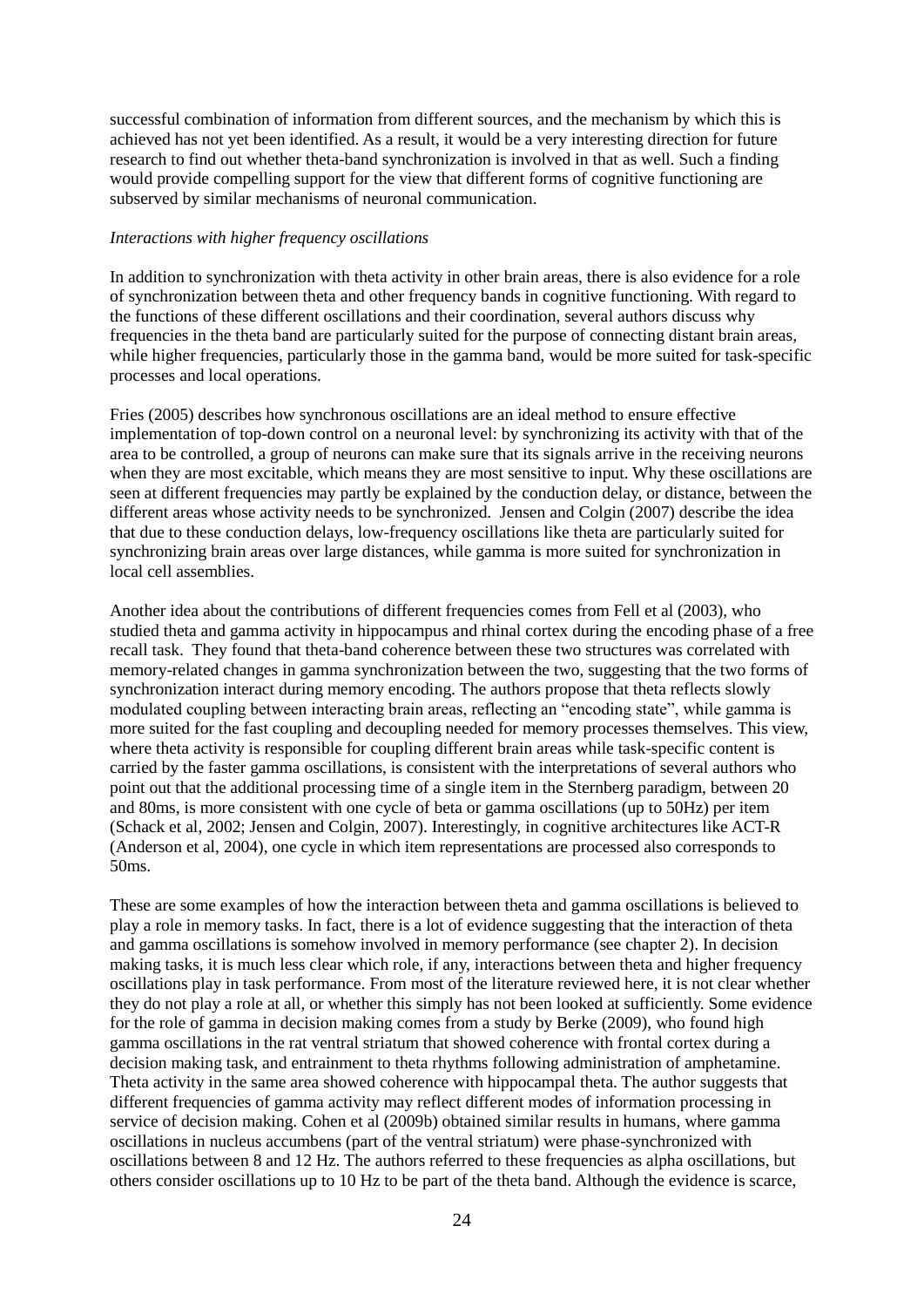these findings offer some indication that decision making tasks also elicit gamma oscillations, and that these oscillations synchronize with theta activity.

As a general direction for further research, it would be interesting to see if the interaction between theta and gamma oscillations that is so prominent in the memory literature, can also be found in this other category of cognitive tasks. If so, this would further support the idea that similar mechanisms govern interactions between different sets of brain areas and, as a result, successful performance across a wider range of cognitive tasks.

The interaction between theta and gamma may reflect the activity of a system in which theta facilitates interaction between different brain areas while gamma carries the task-specific content, as suggested by some of the authors cited above. One such system has been proposed by Jensen and Lisman (1998), as discussed in chapter 1. In their view, items in memory are represented by separate gamma cycles, whose place in a theta cycle reflects the order in which the items were presented. In addition to the function of frontal theta in top-down control of memory performance, the memory models proposed by Sauseng et al (2010) and Nyhus and Curran (2010) also include interactions between theta and higher frequencies. Like Jensen and Lisman (1998), Sauseng et al (2010) believe that the actual content of working memory is represented by gamma activity, while theta serves to order this gamma activity. One study that may provide evidence for such a view was done by Griesmayr et al (2010), who found synchronization between frontal midline theta and distributed gamma oscillations during a working memory task. This effect was stronger in a condition where the information in working memory needed to be manipulated, rather than simply maintained. The authors believe this difference reflects increased monitoring of the order of items, consistent with the model of Jensen and Lisman (1998).

Another memory study where an interaction between theta and gamma was found, was done by Mormann et al (2005). This study, using a recognition memory task, showed that gamma activity in rhinal cortex and hippocampus was modulated by theta oscillations. In addition, stimulus presentation was associated with a phase reset of low frequency oscillations, including theta, but this did not correlate with task performance. According to the authors, their results suggest that the resetting of theta activity upon stimulus presentation merely "sets the stage" for memory processing, possibly by producing optimal conditions for the induction of LTP. This too is consistent with the view that theta activity itself is not responsible for memory processes, but for guiding the higher frequency oscillations that are.

Of course, for this view to hold true, one would expect to find evidence for it in both the memory and the decision making literature. Unfortunately, we have not been able to find studies demonstrating an interaction between theta and gamma that is correlated with performance on a decision making task. The evidence available at this point does not allow us to conclude with certainty that all task-specific content is carried by oscillations outside the theta band or areas outside frontal cortex, as some authors have suggested. However, the evidence is consistent with a role for theta, especially in frontal cortex, that is not specific to any particular cognitive function but instead reflects a form of cognitive control that is needed regardless of the specific processes being performed. Whether this is the only function of frontal theta, or if it can still be involved in task-specific sub-processes, will hopefully become clear in the future.

## **Task-specific theta activity**

So far, we have mainly discussed similarities between the brain regions where theta activity is found during memory and decision making tasks. The region that stands out most clearly in this comparison is frontal cortex, where many believe theta activity plays a role that is the same across a wide range of cognitive functions. However, as one would expect, there must also be differences between the brain areas involved in these two types of tasks. After all, there are cognitive sub-processes that are relevant only, or mostly, for one of the two cognitive functions discussed here. Frontal cortex may indeed control the activity of other brain areas where task-specific processes take place, but where are these areas, do they also work using theta activity, and which processes do they perform?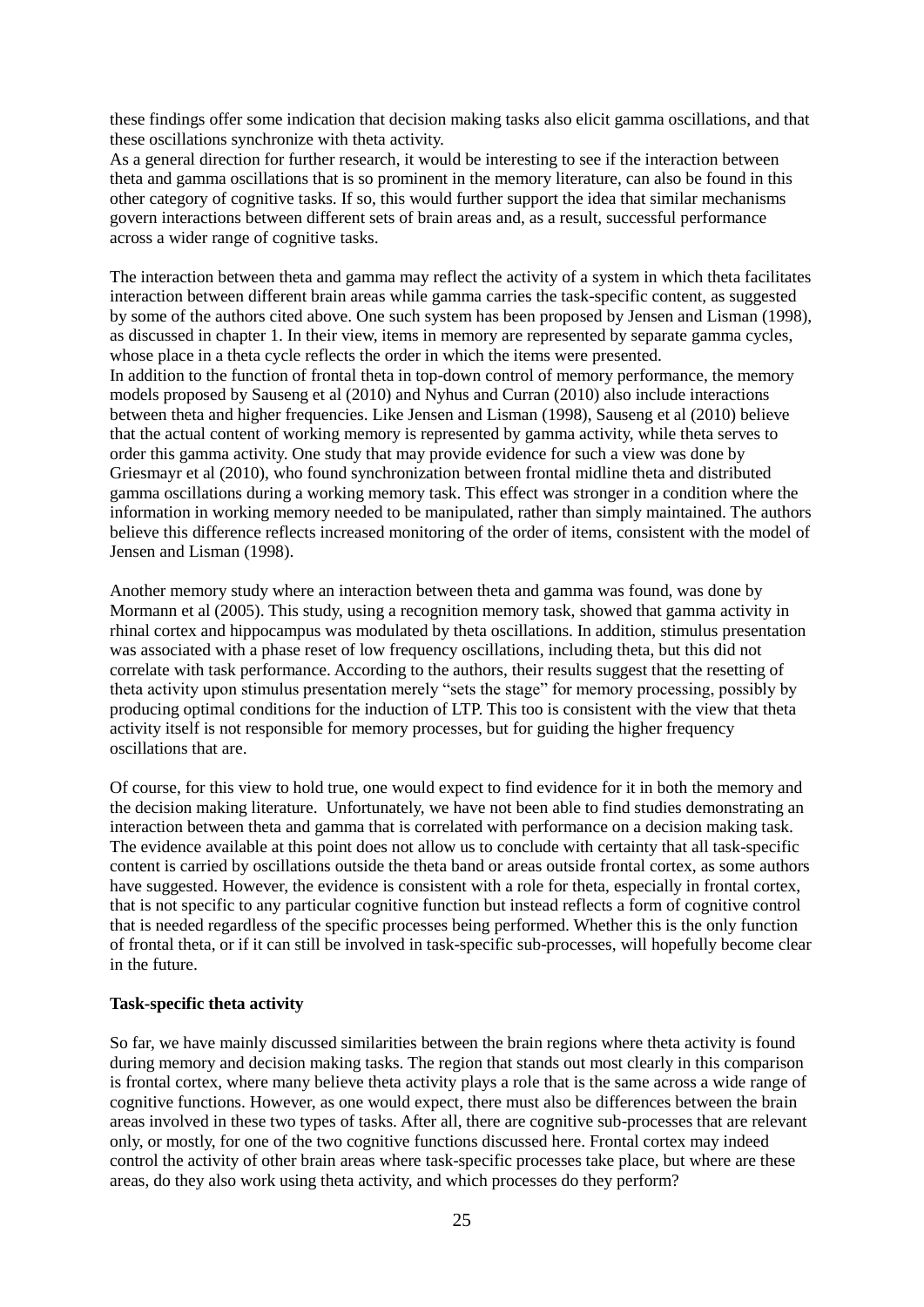In EEG studies of memory, it is not uncommon that many different scalp electrodes show a similar effect of task performance. For example, Sederberg et al (2006) found a subsequent memory effect (SME) in the theta band across the entire scalp. This may in part be due to the poor spatial resolution of scalp EEG, but in an intracranial EEG study, Sederberg et al (2007) still found theta SMEs in many different brain areas. The same is true for working memory: Rachavachari et al (2001) found theta activity in many different electrodes that lasted for entire trials, and Jacobs et al (2006) report widespread effects of working memory load on theta activity. Despite the large number of different areas that seem to be needed for successful memory performance, quite a large proportion of those areas do not show activity during decision making, suggesting that they perform cognitive subprocesses that are specific to some cognitive tasks, rather than being needed for all cognitive functioning.

Due to the poor spatial resolution of EEG, it is difficult to determine exactly where task-related theta activity is produced. Nevertheless, some broad areas have been identified that consistently seem to participate in memory studies and that also show synchronization with frontal cortex during successful memory performance.

First of all, the area that is most often associated with memory is the medial temporal lobe: hippocampus and the surrounding structures. This area cannot be studied directly using EEG, but it is relatively well studied using depth electrodes in patients with temporal lobe epilepsy. As stated in chapter 2, this area is traditionally associated with episodic long-term memory, but there is evidence that it also plays a role in working memory. Guderian and Düzel (2005) showed increased theta activity in and between frontal cortex, temporal regions and brain areas processing visual input during "remember" compared to "know" trials. Düzel et al (2010) also find increased theta phase coupling between these areas with increased working memory load.

Parietal cortex is another part of the brain that is activated in many memory studies. Particularly, several authors report increased parietal theta activity for targets compared to lures (Düzel et al, 2005; Jacobs et al, 2006), and for "remember" compared to "know" responses (Sauseng et al, 2010). In addition, probe onset in a WM task was associated with a phase reset of parietal and parieto-occipital theta which facilitated phase coupling of local theta to gamma oscillations (Sauseng et al, 2008), and theta-gamma coherence in parietal cortex was found to be increased for match compared to non-match trials (Holz et al, 2010). There is also evidence that parietal cortex cooperates with frontal cortex during memory tasks. Sarnthein et al (1998) found increased frontal-parietal theta synchronization during WM retention, and Mizuhara and Yamaguchi (2007) found the same during manipulation of information in WM. Griesmayr et al (2010) found that such manipulation is also associated with increased coupling of parietal gamma activity to frontal midline theta.

All of these areas, temporal, parietal and visual cortex, seem to perform sub-processes needed in memory tasks. All of them also show evidence of synchronization with frontal cortex. This supports the view that frontal cortex controls overall task performance, and uses theta synchronization to connect to other brain areas as they are needed to perform a sub-process of a task to receive information or guide their activity. The fact that there is also evidence for synchronization between theta and local gamma activity in parietal cortex, could be interpreted as further support for the view that gamma oscillations carry task-related content, while theta is more involved in linking together different brain areas or ordering gamma cycles to facilitate the successful communication of this content.

With regard to the involvement of visual cortex in memory tasks, this may simply reflect the processing of sensory input like study items, or a probe item in a recognition memory task, rather than a memory-related process per se. It is possible that theta activity in the same area is needed for the processing of stimuli in other tasks, including decision making, but we have not been able to find evidence of this in the literature discussed here. The same is true for temporal and parietal cortex: their participation may be needed in other cognitive tasks as well, but of the two categories discussed here, their activity seems to be restricted to memory-related processes.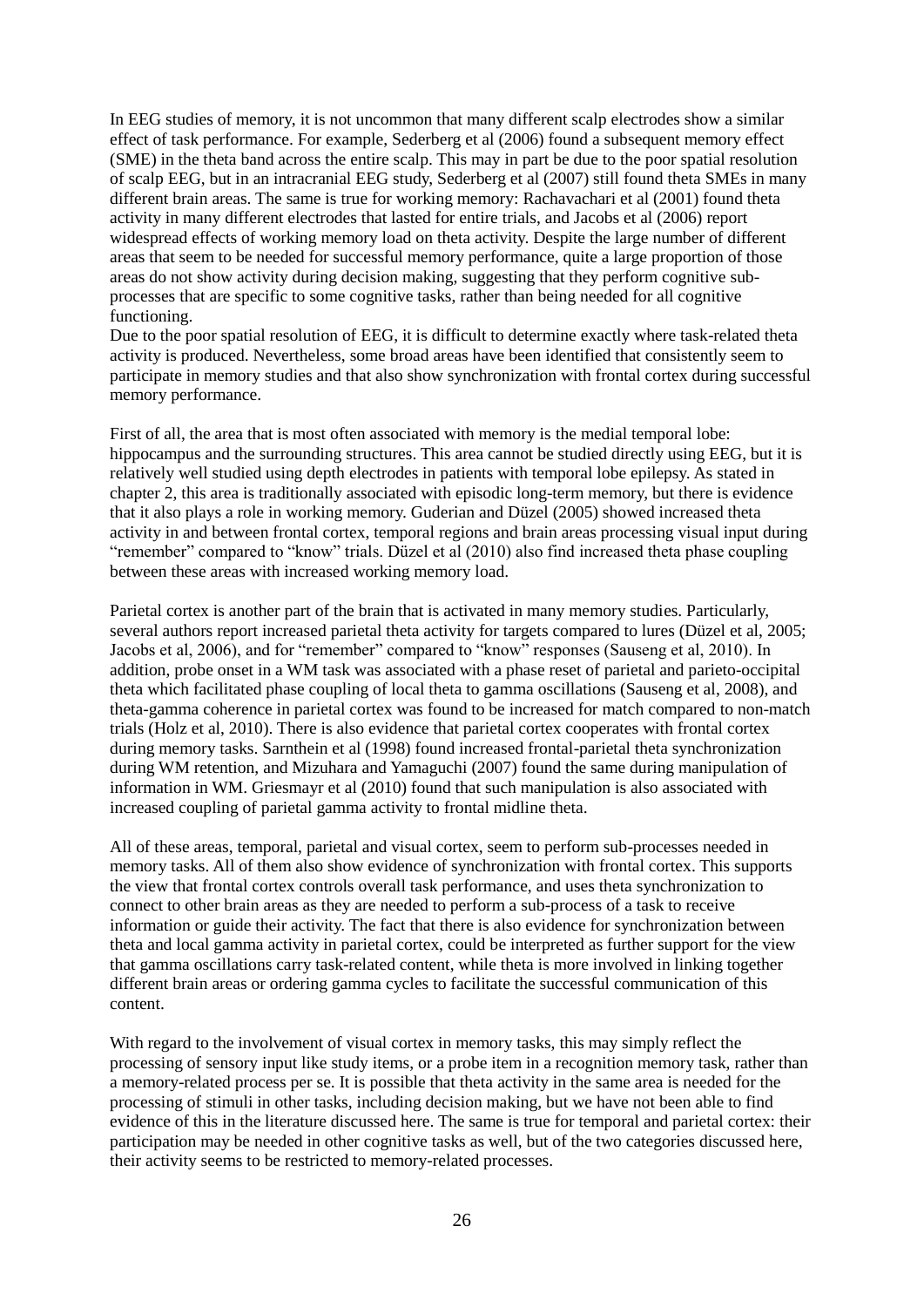In the decision making literature, some of the areas that are often named as part of a decision making network are the basal ganglia. In particular, the ventral striatum with nucleus accumbens are widely believed to play a role in reward evaluation (Marco-Pallares et al, 2008; Womelsdorf et al, 2010a). As described in chapter 1, Cohen et al (2009) have studied nucleus accumbens activity using depth electrodes and found that theta power in this structure is stronger for negative than for positive feedback, but also that theta phase synchrony between left and right nucleus accumbens is increased for loss-switch compared to loss-stay trials, indicating a role in adaptation of behavior in addition to the evaluation of feedback.

Marco-Pallares et al (2008) state that changes in activity of the ventral striatum may be caused by projections from the midbrain dopamine system. In addition, the authors believe that the well-known frontal ERP responses to errors and feedback (ERN and FRN) reflect a negative prediction error signal from the midbrain dopamine system to ACC. Other authors also believe that neurons in this system interact with nucleus accumbens and medial frontal cortex (Cohen et al, 2009) and that they play a role in the computation of reward prediction (Cavanagh et al, 2010), which may drive the sensitivity of ACC to punishment (Cavanagh et al, 2010). Marco-Pallares et al (2008) on the other hand, believe that the midbrain dopamine system is involved in predicting gains, while losses are predicted by amygdala.

Although some authors have different opinions about the exact role of each structure, there seems to be agreement about the fact that these areas are involved in decision making processes. However, there is not a lot of information available on whether they interact with frontal cortex and whether theta activity plays a role in this. Part of this may be due to the fact that, like medial temporal lobe structures, the basal ganglia and midbrain dopamine system are located deep within the brain and cannot be studied using EEG. Unlike in the case of hippocampus, there are not many studies of these structures using depth electrodes that simultaneously looked at oscillatory activity in frontal cortex or other parts of the brain, to look for direct evidence of an interaction between these areas. Electrodes are only implanted for medical reasons, and this is less often the case in these structures than in the temporal lobe. Perhaps, more of such studies will be done in the future to shed more light on the possible interactions between frontal cortex areas that perform specific sub-processes of decision making tasks. This would help determine whether or not a model where frontal cortex monitors and controls the performance of other brain areas is also valid for this cognitive function.

For some of the areas described in this section, there is some indication that they may be involved in more than one different cognitive function. For example, some authors believe that hippocampus is involved in reward evaluation (Luu et al, 2003; Womelsdorf et al, 2010a). However, this may simply reflect cases where information from memory needs to be used, as neither of these authors offer evidence that the contribution of hippocampus to the decision making process is separate from its known memory function. There is also evidence that striatum is involved in procedural or reinforcement learning. However, as these tasks also involve rewards to promote learning, it is possible that the involvement of striatum is again limited to its known function: reward processing.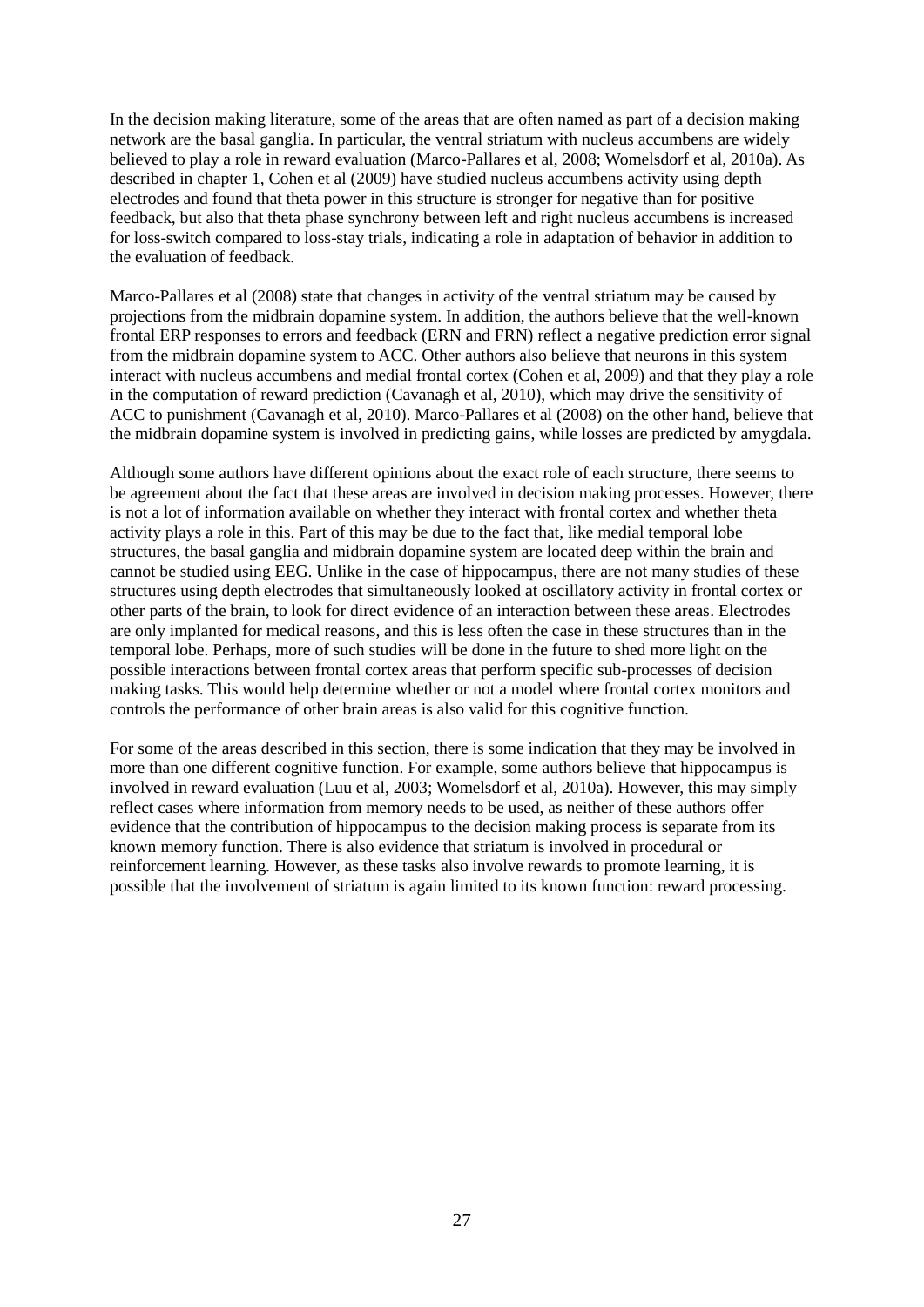# **Conclusion**

In this review, we have looked at the role of theta activity in the performance of memory and decision making tasks. It is clear from the literature discussed here that theta activity plays an important role in both tasks. Furthermore, our comparison of the two types of tasks shows that frontal theta activity, in particular, seems to be correlated with successful performance across a broad range of tasks. The fact that this activity is found in the same general location and that authors in both fields connect it to a similar cognitive process, makes it plausible that this frontal theta activity indeed reflects the activity of a common cognitive control system.

At the same time, both types of tasks also seem to elicit activity in more task-specific brain areas, and higher frequency bands. Although there is not as much evidence for these phenomena in decision making studies as there is in the memory literature, and more evidence would be needed to confirm the generalizability of the existing findings, the evidence that is available is consistent with a model where frontal cortex uses theta synchronization to recruit other brain areas and faster oscillations to perform more specific sub-processes as they are needed for the task at hand.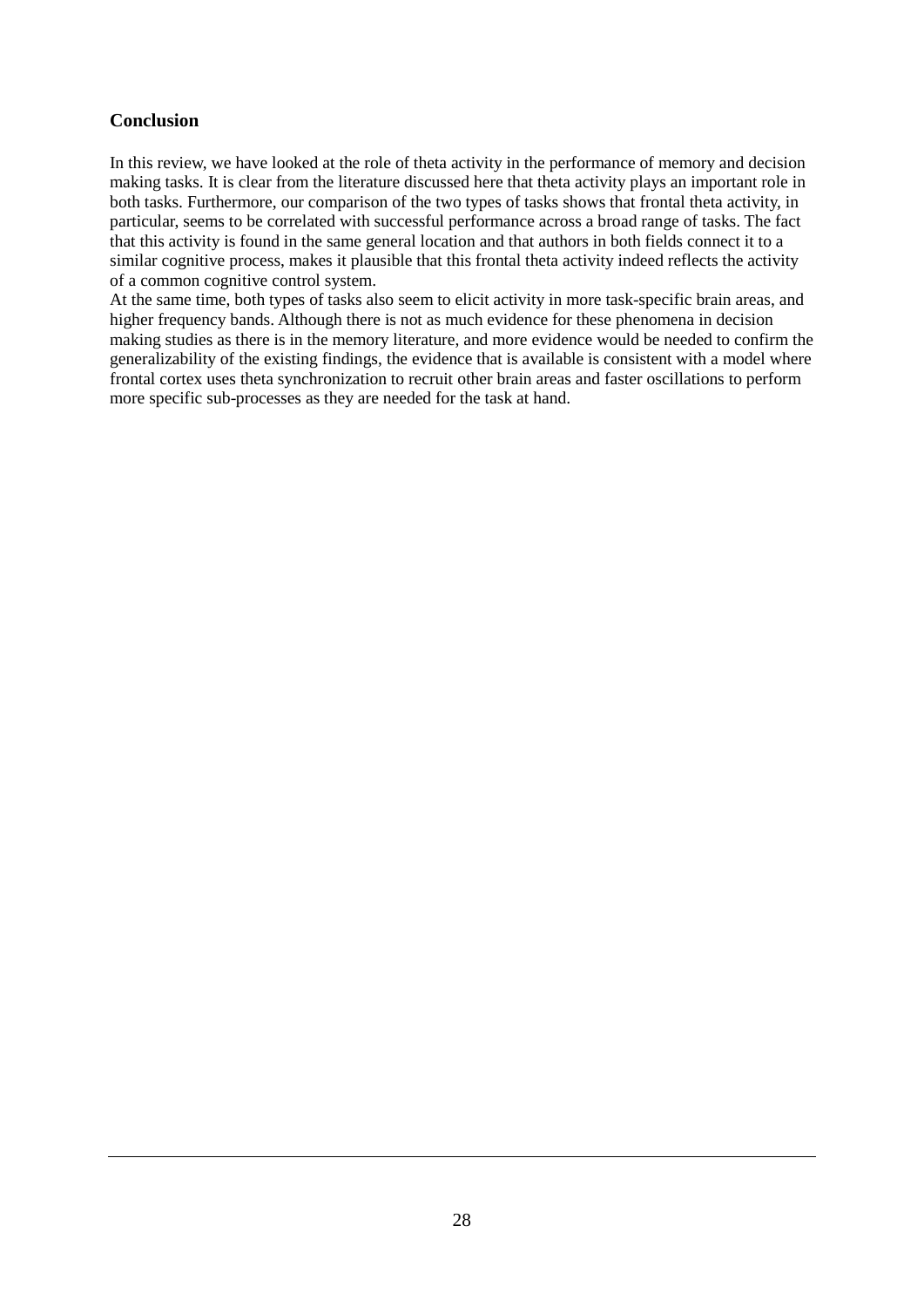# **References**

Anderson, J.R., Bothell, D., Byrne, M.D., Douglass, S., Lebiere, C. & Qin, Y. (2004). An integrated theory of the mind. *Psychological Review*, 111: 1036-1060.

Axmacher, N., Henseler, M.M., Jensen, O., Weinreich, I., Elger, C.E. & Fell, J. (2010). Crossfrequency coupling supports multi-item working memory in the human hippocampus. Proceedings of the National Academy of Sciences of the USA, 107: 3228-3233.

Baddeley, A. (2000). The episodic buffer: a new component of working memory? Trends in Cognitive Sciences, 4: 417-423.

Benchenane, K., Peyrache, A., Khamassi, M., Tierney, P., Gioanni, Y., Battaglia, F.P. & Wiener, S.I. (2010). Coherent theta oscillations and reorganization of spike timing in the hippocampal-prefrontal network upon learning. *Neuron*, 66: 921-936.

Canolty, R.T., Edwards, E., Dalal, S.S., Soltani, M., Nagarajan, S.S., Kirsch, H.E., Berger, M.S., Barbare, N.M. & Knight, R.T. (2006). High gamma power is phase-locked to theta oscillations in human neocortex. Science, 313: 1626-1628.

Cavanagh, J.F., Cohen, M.X. & Allen, J.J.B. (2009). Prelude to and resolution of an error: EEG phase synchrony reveals cognitive control dynamics during action monitoring. Journal of Neuroscience, **29**: 98-105.

Cavanagh, J.F., Frank, M.J., Klein, T.J. & Allen, J.J.B. (2010). Frontal theta links prediction errors to behavioral adaptation in reinforcement learning. NeuroImage, **49**: 3198-3209.

Cohen, M.X., Elger, C.E. & Ranganath, C. (2007). Reward expectation modulates feedback-related negativity and EEG spectra. NeuroImage, **35**: 968-978.

Cohen, M.X., Axmacher, N., Lenartz,D., Elger, C.E., Sturm, V. & Schlaepfer, T.E. (2009). Nuclei accumbens phase synchrony predicts decision-making reversals following negative feedback. Journal of Neuroscience, **29**, 7591-7598.

Colgin, L.L., Denninger, T., Fyhn, M., Hafting, T., Bonnevie, T., Jensen, O., Moser, M.B. & Moser, E.I. (2009). Frequency of gamma oscillations routes flow of information in the hippocampus. Nature, 462: 353-357.

Curran, T. (2000). Brain potentials of recollection and familiarity. Memory & Cognition, 28: 923-938.

DeCoteau, W.E., Thorn, C., Gibson, D.J., Courtemanche, R., Mitra, P., Kubota, Y. & Graybiel, A.M. (2007). Learning-related coordination of striatal and hippocampal theta rhythms during acquisition of a procedural maze task. Proceedings of the National Academy of Sciences of the USA, **104**: 5644- 5649.

Düzel, E., Habib, R., Scott, B., Schoenfeld, A., Lobaugh, N., McIntosh, A.R., Scholz, M. & Heinze, H.J. (2003). A multivariate, spatiotemporal analysis of electromagnetic time-frequency data of recognition memory. NeuroImage, 18: 185-197.

Düzel , E., Neufang, M. & Heinze, H.J. (2005). The oscillatory dynamics of recognition memory and its relationship to event-related responses. Cerebral Cortex, 15: 1992-2002.

Düzel, E., Penny, W.D. & Burgess, N. (2010). Brain oscillations and memory. Current Opinion in Neurobiology, 20: 143-149.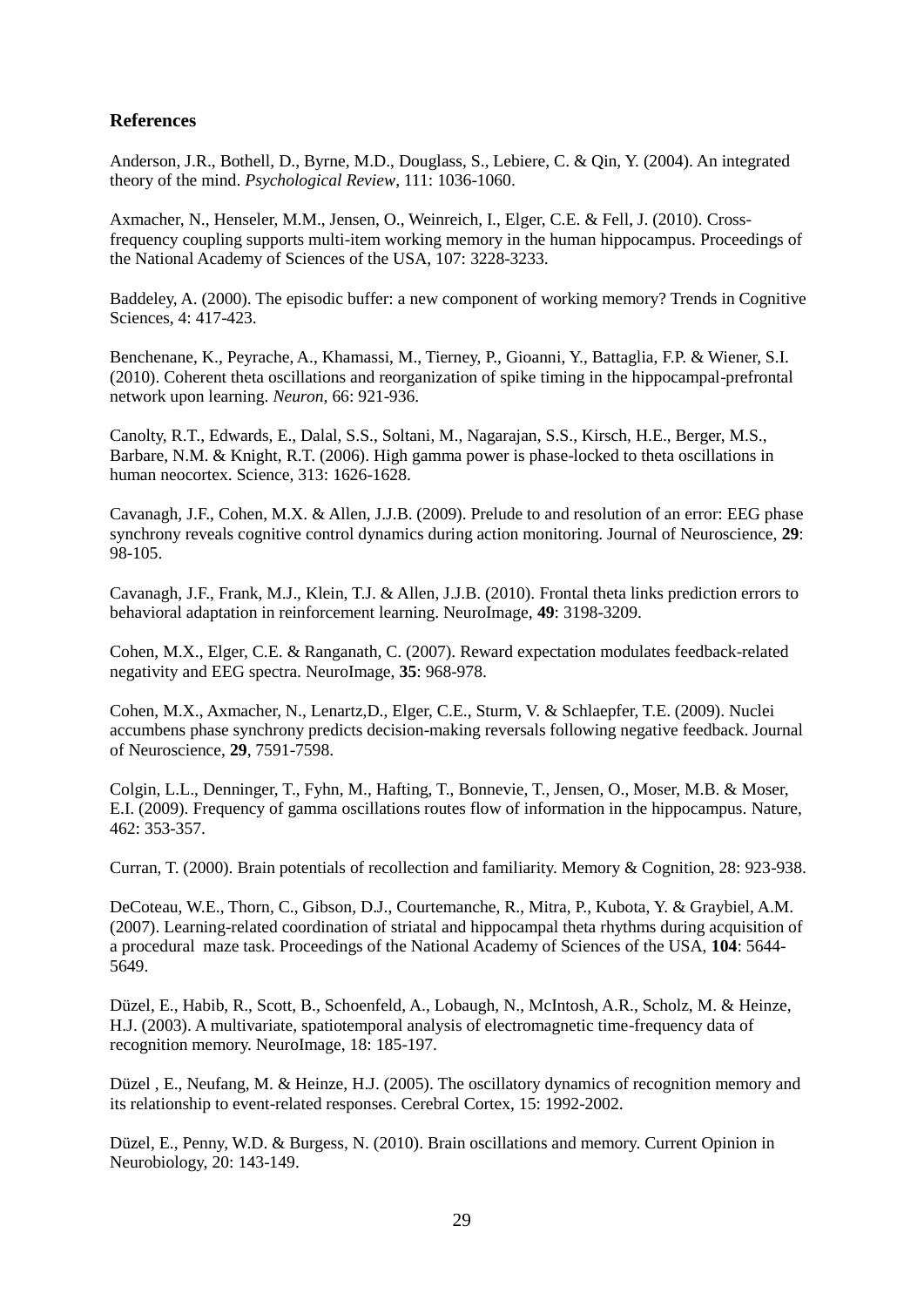Gevins, A., Smith, M.E., McEvoy,L. & Yu, D. (1997). High-resolution EEG mapping of cortical activation related to working memory: effects of task difficulty, type of processing, and practice. Cerebral Cortex, 7: 374-385.

Griesmayr, B., Gruber, W., KLimesch, W. & Sauseng, P. (2010). Human frontal midline theta and its synchronization to gamma during a verbal delayed match-to-sample task. Neurobiology of Learning and Memory, 93: 208-215.

Guderian, S. & Düzel, E. (2005). Induced theta oscillations mediate large-scale synchrony with mediotemporal areas during recollection in humans. Hippocampus, 15: 901-912.

Guderian, S., Scott, B.H., Richardson-Klavehn, A. & Düzel, E. (2009). Meidal temporal theta state before an event predicts episodic encoding success in humans. Proceedings of the National Academy of Sciences of the USA, 106: 5365-5370.

Hasselmo, M.E., Bodelon, C. & Wyble, B.P. (2002). A proposed function for hippocampal theta rhythm: separate phases of encoding and retrieval enhance reversal of prior learning. Neural Computation, 14: 793-817.

Herrmann, C.S., Munk, M.H.J. & Engel, A.K. (2004). Cognitive functions of gamma-band activity: memory match and utilization. *Trends in Cognitive Sciences*, 8: 347-355.

Holz, E.M., Glennon, M., Prendergast, K. & Sauseng, P. (2010). Theta-gamma phase synchronization during memory matching in visual working memory. NeuroImage, 52: 326-335.

Hyman, J.M., Hasselmo, M.E. & Seamans, J.K. (2011). What is the functional relevance of prefrontal cortex entrainment to hippocampal theta rhythms? *Frontiers in Neuroscience*, 5: 24.

Jacobs, J., Hwang, G., Curran, T. & Kahana, M.J. (2006). EEG oscillations and recognition memory: Theta correlates of memory retrieval and decision making. NeuroImage, **32**, 978-987.

Jensen, O. & Lisman, J.E. (1998). An oscillatory short-term memory buffer model can account for data on the Sternberg task. Journal of Neuroscience, 15: 10688-10699.

Jensen, O. & Tesche, C.D. (2002). Frontal theta activity in humans increases with memory load in a working memory task. European Journal of Neuroscience, 15: 1395-1399.

Jensen, O. & Lisman, J.E. (2005). Hippocampal sequence-encoding driven by a cortical multi-item working memory buffer. Trends in Neurosciences, 28: 67-72.

Kahana, M.J. (2006). The cognitive correlates of human brain oscillations. Journal of Neuroscience, 26: 1669-1672.

Lisman, J.E. & Idiart, M.A.P. (1995). Storage of  $7 \pm 2$  short-term memories in oscillatory subcycles. Science, 267: 1512-1515.

Ludowig, E., Trautner, P., Kurthen, M., Schaller, C., Bien, C.G., Elger, C.E. & Rosburg, T. (2008). Intracranially recorded memory-related potentials reveal higher posterior than anterior hippocampal involvement in verbal encoding and retrieval. Journal of Cognitive Neuroscience, 20: 841-851.

Luu, P., Tucker, D.M., Derryberry, D., Reed, M. & Poulsen, C. (2003). Electrophysiological responses to errors and feedback in the process of action regulation. Psychological Science, **14**: 47-53.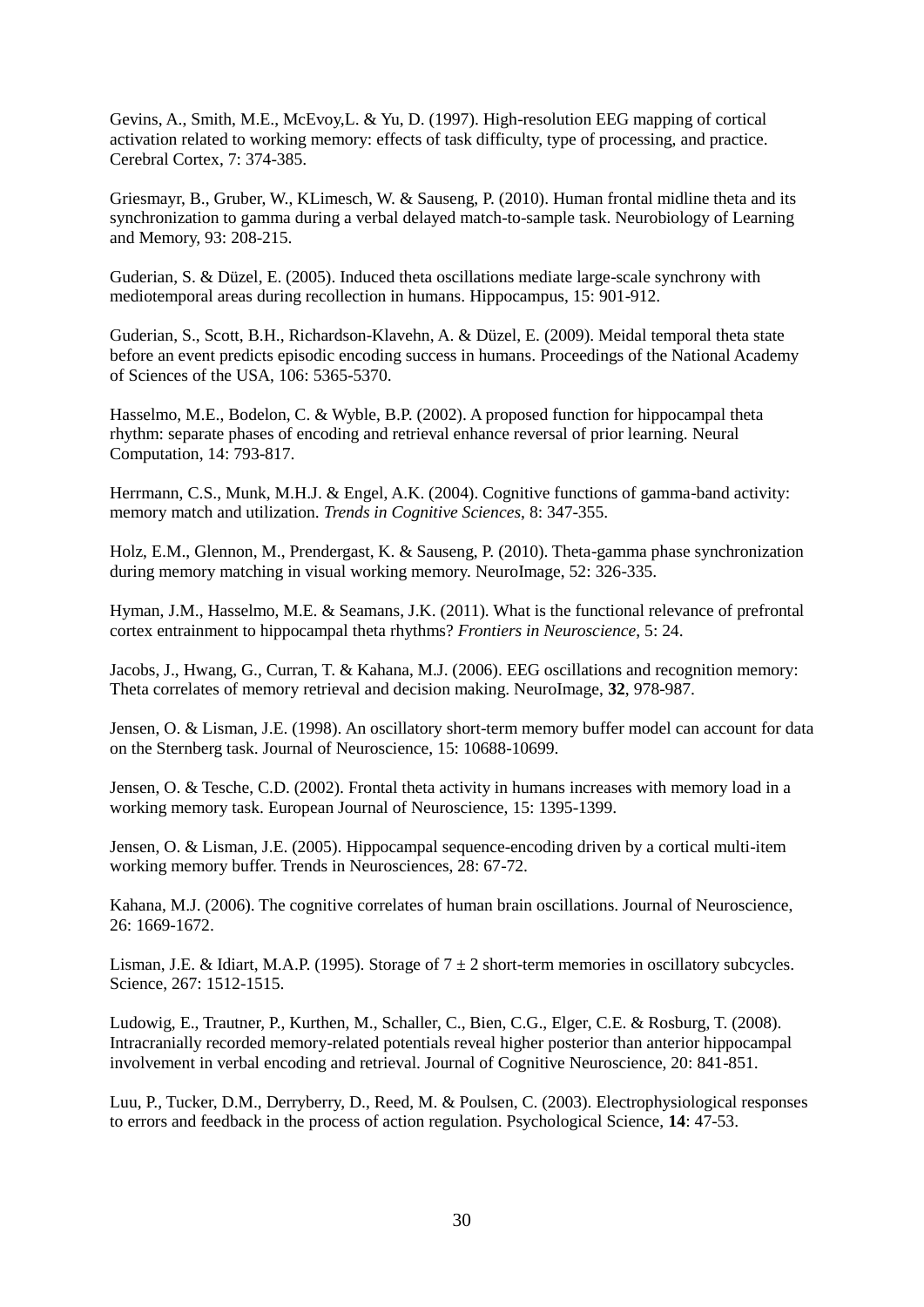Marco-Pallares, J., Cucurell, D., Cunillera, T., García, R., Andrés-Pueyo, A., Münte, T. & Rodríguez-Fornells, A. (2008). Human oscillatory activity associated to reward processing in a gambling task. Neuropsychologia, **46**: 241-248.

Mizuhara, H. & Yamaguchi, Y. (2007). Human cortical circuits for central executive function emerge by theta phase synchronization. NeuroImage, 36: 232-244.

Nyhus, E. & Curran, T. (2010). Functional role of gamma and theta oscillations in episodic memory. Neuroscience and Biobehavioral Reviews, 34: 1023-1035.

Osipova, D., Takashima, A., Oostenveld, R., Fernandez, G., Maris, E. & Jensen, O. (2006). Theta and gamma oscillations predict encoding and retrieval of declarative memory. Journal of Neuroscience, 26: 7523-7531.

Oya, H., Adolphs, R., Kawasaki, H., Bechara, A., Damasio, A. & Howard, M.A. (2005). Electrophysiological correlates of reward prediction error recorded in the human prefrontal cortex. Proceedings of the National Academy of Sciences of the USA, **102**: 8351-8356.

Papez, J.W. (1937). A proposed mechanism of emotion. Archives of Neurology and Psychiatry, **38**: 725-743.

Raghavachari, S., Kahana, M.J., Rizzuto, D.S., Caplan, J.B., Kirschen, M.P., Bourgeois, B., Madsen, J.R. & Lisman, J.E. (2001). Gating of human theta oscillations by a working memory task. Journal of Neuroscience, 21: 3175-3183.

Ramus, S.J., Davis, J.B., Donahue, R.J., Discenza, C.B. & Waite, A.A. (2007). Interactions between the orbitofrontal cortex and the hippocampal memory system during the storage of long-term memory. Annals of the New York Academy of Sciences, **1121**: 216-231.

Rizzuto, D.S., Madsen, J.R., Bromfield, E.B., Schulze-Bonhage, A. & Kahana, M.J. (2006). Human neocortical oscillations exhibit theta phase differences between encoding and retrieval. NeuroImage, 31: 1352-1358.

Sammer, G., Blecker, C., Gebhardt, H., Bischoff, M., Stark, R., Morgen, K. & Vaitl, D. (2007). Relationship between regional hemodynamic activity and simultaneously recorded EEG-theta associated with mental arithmetic-induced workload. Human Brain Mapping, 28: 793-803.

Sarnthein, J., Petsche, H., Rappelsberger, P., Shaw, G.L. & von Stein, A. (1998). Synchronization between prefrontal and posterior association cortex during human working memory. Proceedings of the National Academy of Sciences of the USA, 95: 7092-7096.

Sauseng, P., Klimesch, W., Gruber, W.R., Hanslmayr, S., Freunberger, R. & Doppelmayr, M. (2007). Are event-related potential components generated by phase resetting of brain oscillations? A critical discussion. *Neuroscience*, 146: 1435-1444.

Sauseng, P., Klimesch, W., Gruber, W.R. & Birbaumer, N. (2008). Cross-frequency phase synchronization: a brain mechanism of memory matching and attention. NeuroImage, 40: 308-317.

Sauseng, P., Klimesch, W., Heise, K., Gruber, W., Holz, E.M., Karim, A.A., Glennon, M., Gerloff, C., Birbaumer, N. & Hummel, F.C. (2009). Brain oscillatory substrates of human visual short-term memory capacity. Current Biology, 19: 1846-1852.

Sauseng, P. , Griesmayr, B., Freunberger, R. & Klimesch, W. (2010). Control mechanisms in working memory: A possible function of EEG theta oscillations. Neuroscience and Biobehavioral Reviews, 34: 1015-1022.